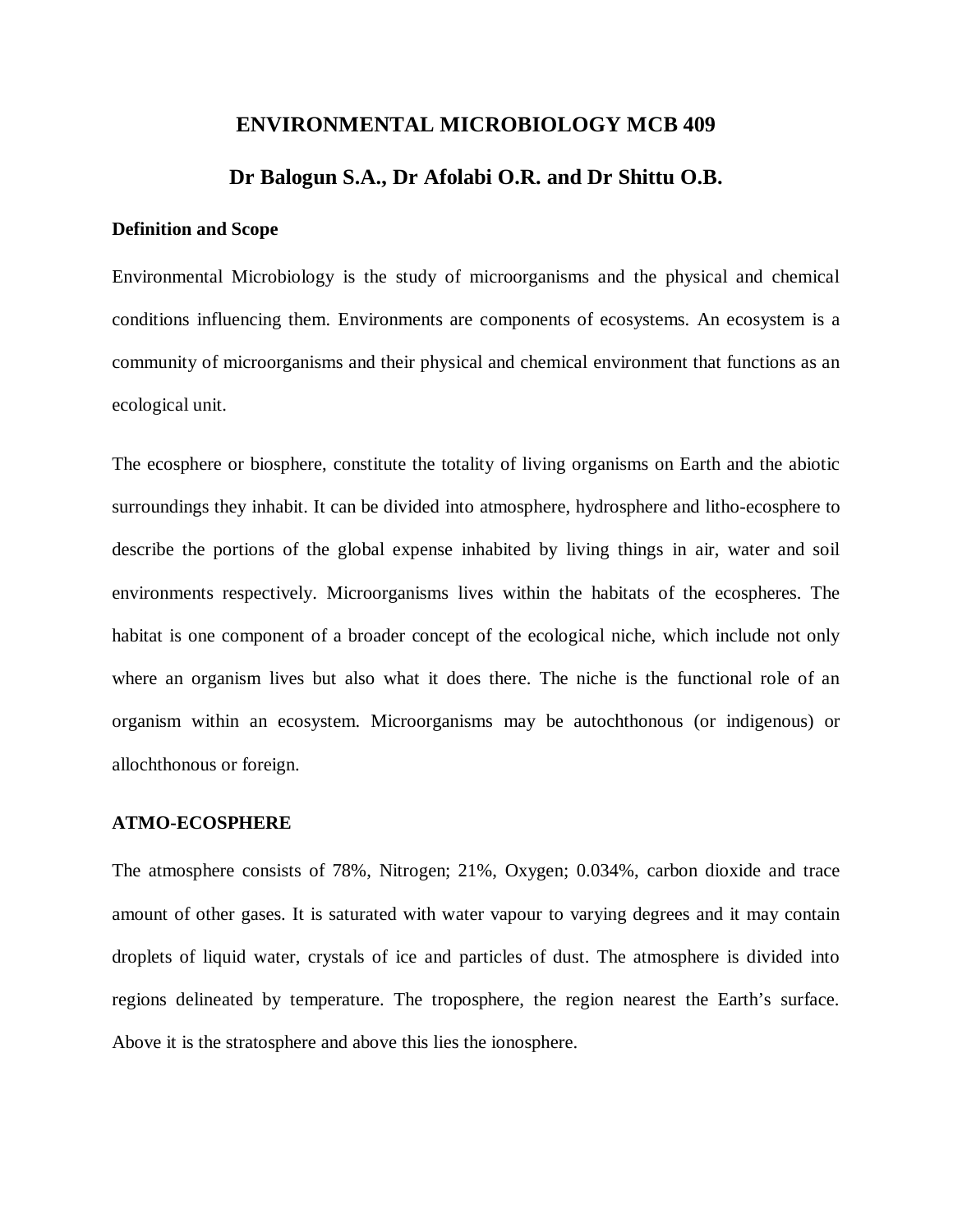The chemical and physical parameters of the atmosphere do not favour microbial growth and survival. Temperature decrease with increase in height in the troposphere. Temperature below the minimal growth temperate for microorganism. With increasing height pressure drops and the concentration of oxygen decreases to a point that precludes aerobics respiration. The low concentration of organic carbon are insufficient to support heterotrophic growth, available water is also scarce. Hence limiting the possibility of autotrophic growth of microorganism in the atmosphere.

Even though the atmosphere is a hostile environment for microorganisms, there are substantial number of them in the lower troposphere, because of thermal gradients. There is rapid mixing.

Many microorganisms growing in the hydrosphere or lithosphere can become airborne, they are known as autochthonous atmospheric microorganisms. Methods of sampling organism in the atmosphere include viable plate count and direct count method. Cladosporium is a major fungal constituent of the atmosphere followed by *Puccinia graminis.*

### **HYDRO-ECOSPHERE**

By its definition it contains water, which is necessary for microbial metabolism. It is more suitable for microbial growth than the atmosphere. Unlike the atmosphere, the hydrosphere contains autochthonous microbial population. Most of them are motile and able to grow at low nutrient concentrations.

The hydrosphere is divided into freshwater and marine habitats. Freshwater habitats include lakes, ponds, swamps, springs, streams and rivers. These habitats are collectively designated as Limnetic and their study is referred to as limnology. Marine habitats are the oceans and the estuarine habitats that occur at the interface between freshwater and marine ecosystems.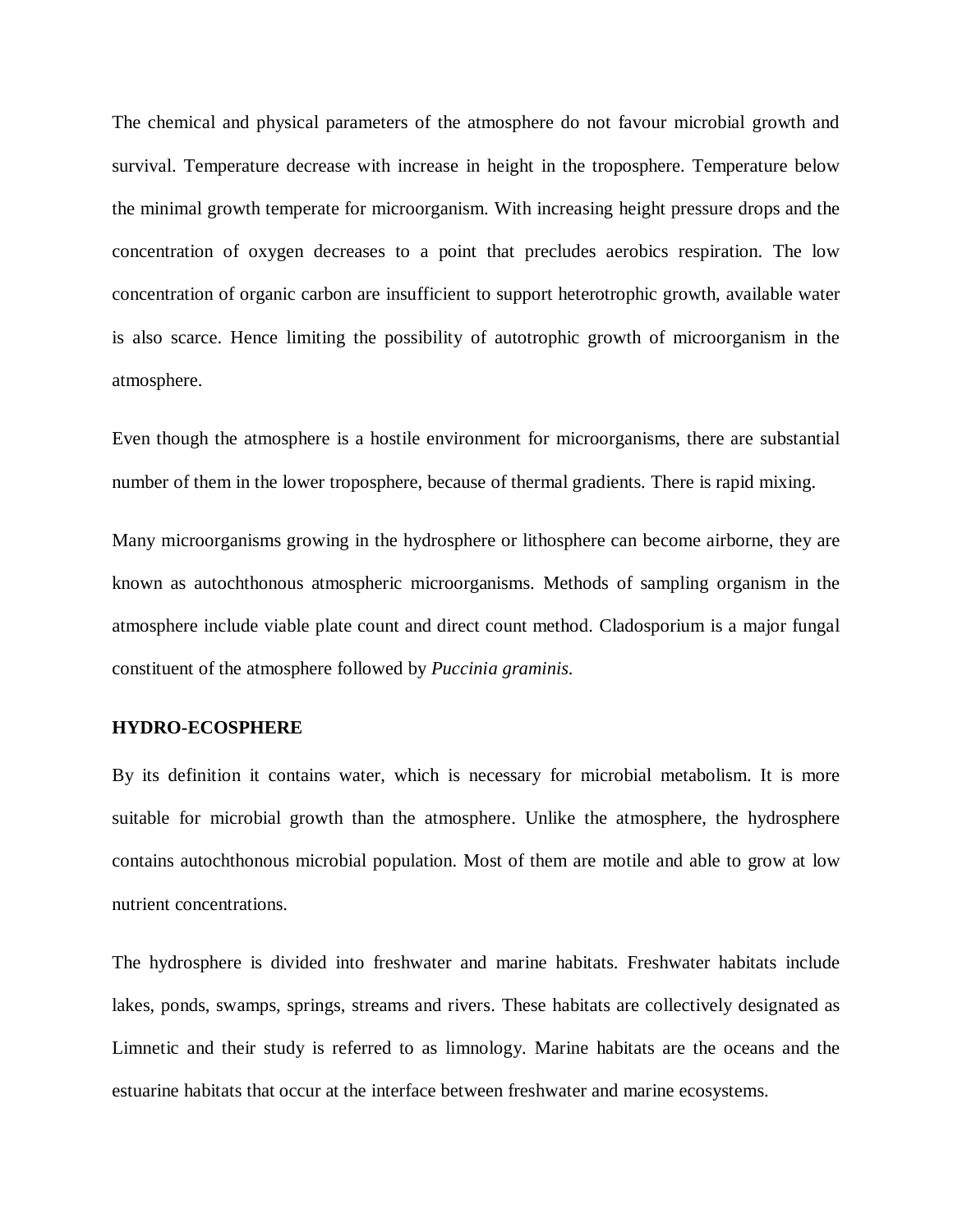### **Freshwater Habitats**

It could be stagnant (i.e. lentic) or moving (i.e. lotic), freshwater habitats include lakes, ponds, swamps, springs, streams and rivers.

The neuston is the uppermost layer of the hydrosphere, the surface microlayer, represents the interface between the hydrosphere and the atmosphere. It is characterized by high surface tension arising from the interfacing of water with gas. Under quiescent conditions, microorganisms from a surface film known as neuston. This layer is a favourable habitat for photoautotrophs because, 1<sup>0</sup> producers have unrestricted access to CO2 from the atmosphere and light radiation. Some mineral nutrients and metals in water become enriched in the surface microlayer.  $2^0$  producers also proliferate here. Microbial number in the neuston are often ten-to a hundred fold higher than in the underlying water column. Devices including skimmers, touch-on screens and rotating drums have been developed for the qualitative and quantitative sampling of the neuston community.

Autochthonous neuston microbiota include: *Pseudomonas*, *Caulobacter*, *Neuskin*, *Hyphomicrobium*, *Achromobacter*, *Flavobacterium*, *Alcaligenes*, *Brevibacterium*, *Micrococcus*, and *Leptothrix*. Cyanobacteria: *Aphanizomenon*, *Anaebaena* and *Microcystis*. The filamentous fungi *Cladosporium* and various yeasts are frequently associated with the neuston. Algal genera viz: *Chromulina*, *Botrydiopsis*, *Codosiga*, *Navicula*, *Nautococcus*, *Proterospongia*, Protozoa found include: *Difflugia*, *Vorticella*, *Ariella*, *Acineta*, *Clathrulina*, *Stylonychia* and *Codonosigna*. Some of these same organisms are also found in the underlying water column.

Wetlands are shallow aquatic environemts dominated by emergent plants develops in poorly drained shallow basins, often as a result of gradual filling in of a lake by silt and vegetation. The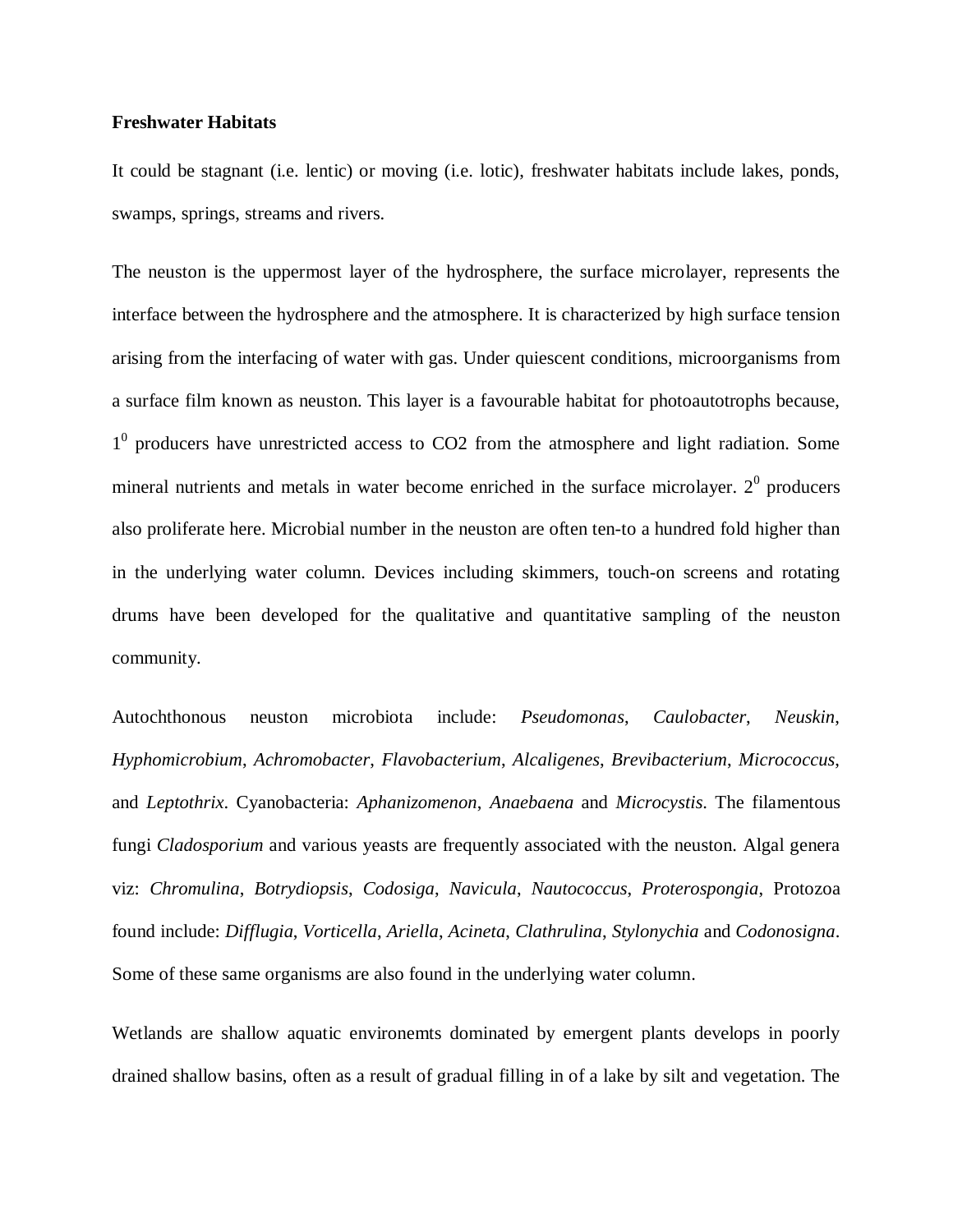water surface may be largely observed by emergent plant serve as the basis for wetland classification.

**Lakes:** They are divided into 3 zones based on the penetration of light. The combined littoral and limmetic zones are known as the euphotic zone. Profundal is the area of deeper water beyond the depth of effective light penetration. The littoral is an area of shallow water where light penetrate to the bottom. This area is dominated by submerged or partially submerged higher plants and attached filamentous and epiphytic algae.

The limnetic zone is an area of open water away from the shore. The dominant  $1<sup>0</sup>$  producers here are planktonic algae. The limnetic zone descends to a level known as the compensation depth. The compensation depth is the lowest level having effective light penetration, where photosynthetic activity balances respiratory activity.

The bottom of the lake or benthos represents the interface between the hydrosphere and the lithosphere. Organisms in the profundal zone are largely secondary producers and are in most cases dependent on the transport of organic compounds from the overlying zone. The benthic sediment habitat favours proliferation of microorganisms.

Lakes can be classified as either oligotrophic or eutrophic based on productivity and nutrients concentration.

Rivers are characterized by flowing water with zones of rapid water movement and pools with reduced currents. Zone of rapid water movementt tend to be shallower than pools. In pool zones, the decreased current velocity allow for the deposition of salt. There's a great deal of transfer of chemical into rivers waters through rain water runoff and erosion of river banks.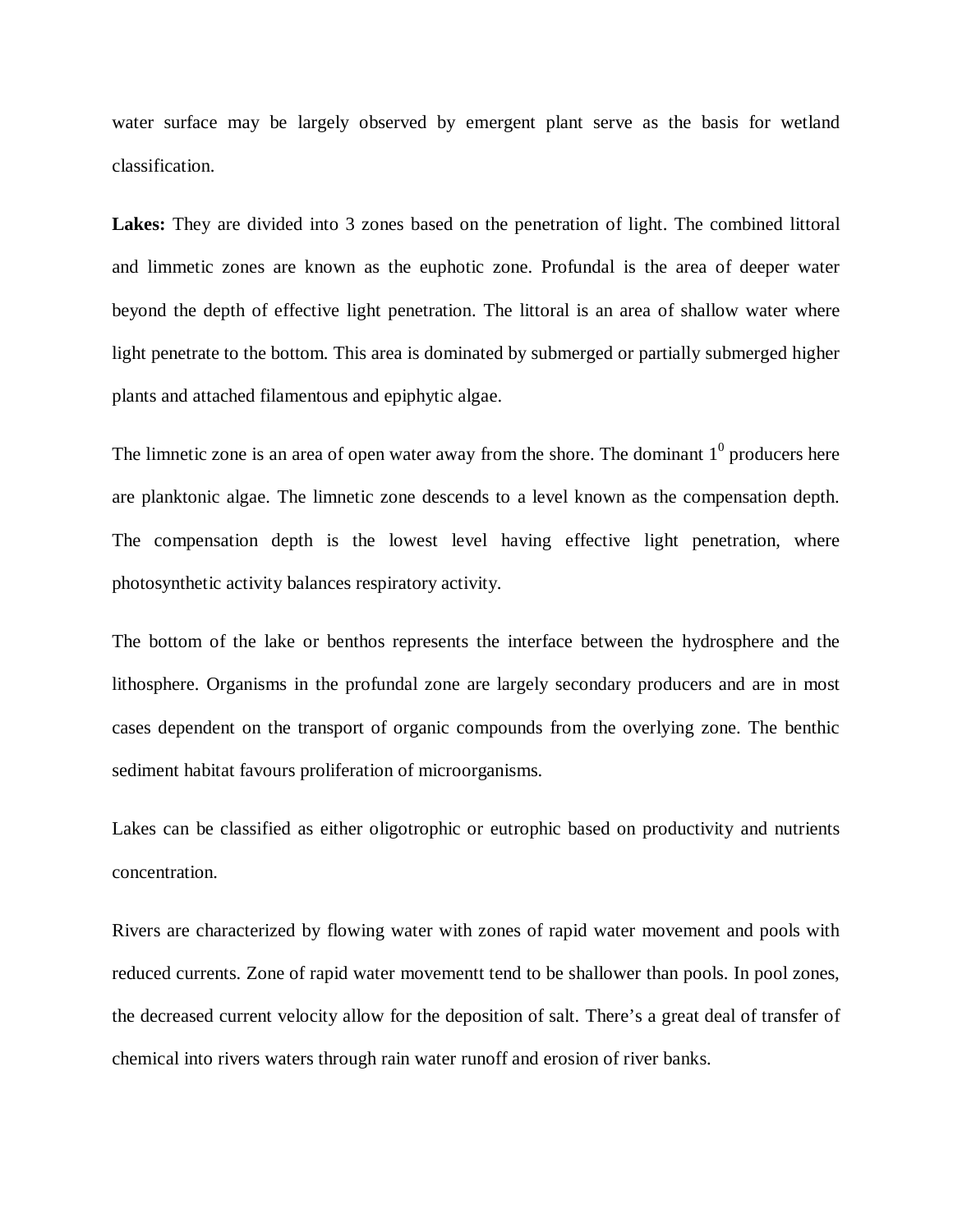The upper course is usually characterized by swift flow, a high degree of oxygenation and low temperature. Shading by forests generally keeps  $1<sup>0</sup>$  production in the upper course low and organic material input is derived mostly from the surrounding lithosphere. The middle course of a river is characterized by decreasing velocity, higher temperature and less shading, resulting in significant intrinsic primary production.

Microorganisms in rivers are attached to surfaces such as submerged rocks. Dissolved nutrients are rapidly absorbed by these attached organisms and are liberated upon death and decay only to be absorbed again a small distance downstream. Hence, nutrients do not move with the speed of the current but exhibits a slower movement. The path of a nutrient can be viewed as a spiral rather than a cycle, a phenomenon known as nutrient spiraling.

Rivers are often polluted with high amount of effluents from industries and municipalities. Municipal sewage discharge introduced light amount of organic compounds. Concentration are generally depleted thereby increasing the BOD of the water.

Industrial effluents may also introduce toxic chemicals such as heavy metals, which may adversely affect microbial activities.

#### **Freshwater Microbial Communities**

Autotrophic bacteria are autochthonous members of lakes and play an important role in nutrient cycling. Photoautotrophic bacteria normally found in lakes include Cyanobacteria and in anoxic zones, the purple and green anaerobic photosynthetic bacteria. Blooms of Cyanobacteria, often associated with mineral enrichment is common in freshwater. Genera: *Microcystis*, *Anabaena* and *Aphanizomenon* can be dominant.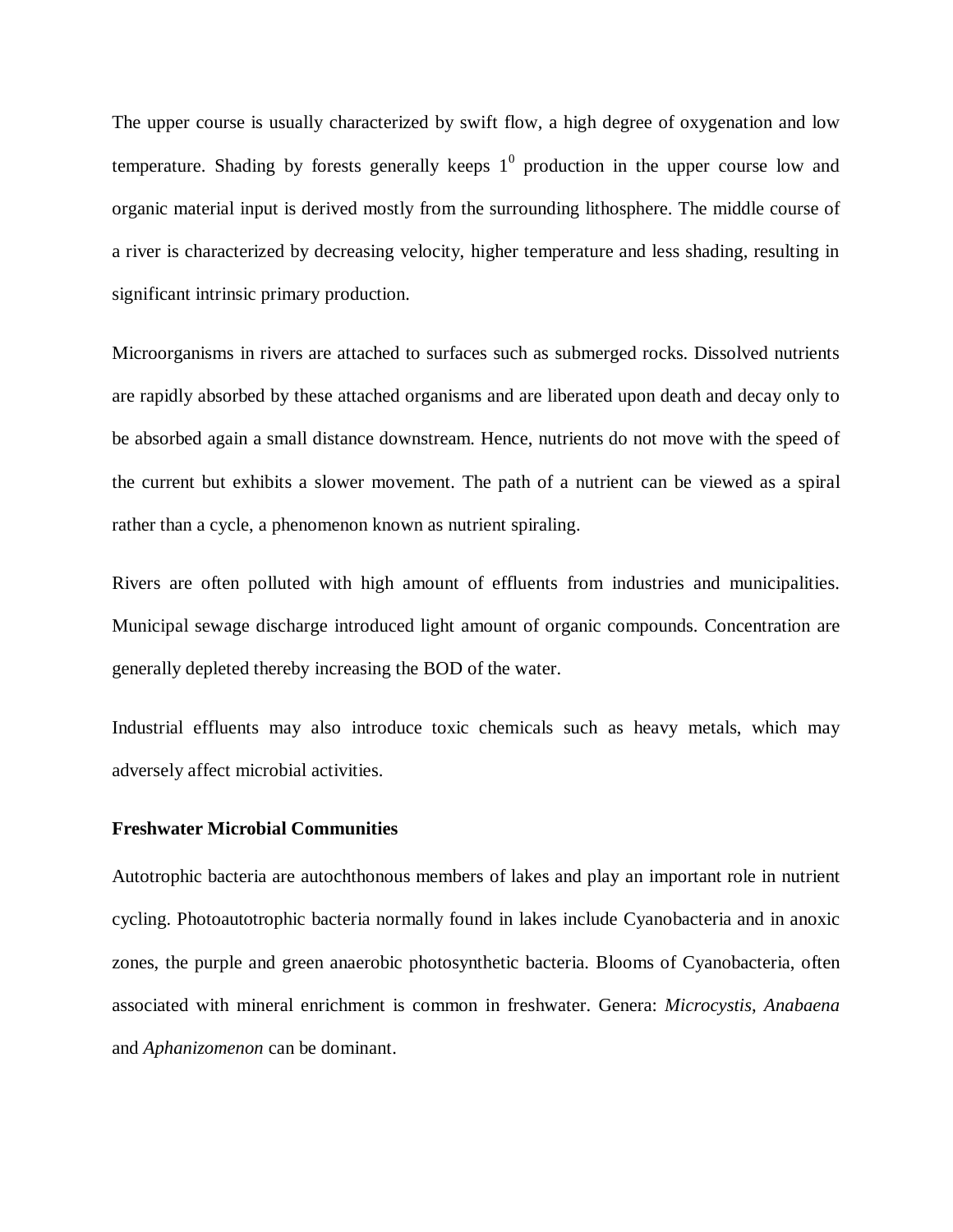Chemolithotrophic bacteria which include member of the genera: *Nitrosomonas NItrobacter* and *Thiobacilus* play important roles in Nitrogen, Sulphur and Iron cycling within lakes.

Microorganisms in sediments are usually different from the neustonic ones. Fungi are found on the debris that accumulates on the sediment surface. They include cellulolytic forms. Bacteria that are capable of anaerobic respirations are important members of sediment microbiota and include *Pseudomonas* species capable of denitriifcation activities. Within the sediment obligate anaerobic bacteria such as endospore forming ones - *Clostridium*, Methanogenic bacteria  $(produces - methane gas)$  *Desulfovibrio* species (produces  $H_2$ ).

Many fungi in freshwater lakes, rivers and streams are considered to be allochthonous because they are associated with foreign organic matter that enters the water body. Many ascomycetes and other fungi are found on wood and decaying plant materials in water. When the plant material is degrade the fungi disappear. Yeasts are found in many freshwater bodies viz: fermentative members of *Torulopsis*, *Candida*, *Rhodotorula* and *Cryptococcus*.

Algae found in freshwater include members of *Euglenophycophyta*, *Chlorophycophyta*, *Chrysophycoplyta*, *Cryptophycophyta* and *Pyrrhophycophyta*. Protozoans present in freshwater are the phagotrophic flagellates which are important grazers of bacterial population, amoeboid, ciliated and flagellated protozoa. Among which include *Paramecium Didinium*, *Vorticella*, *Amoeba*.

Microorganisms play important role in freshwater (especially lake) productivity and the transformation of organic compounds.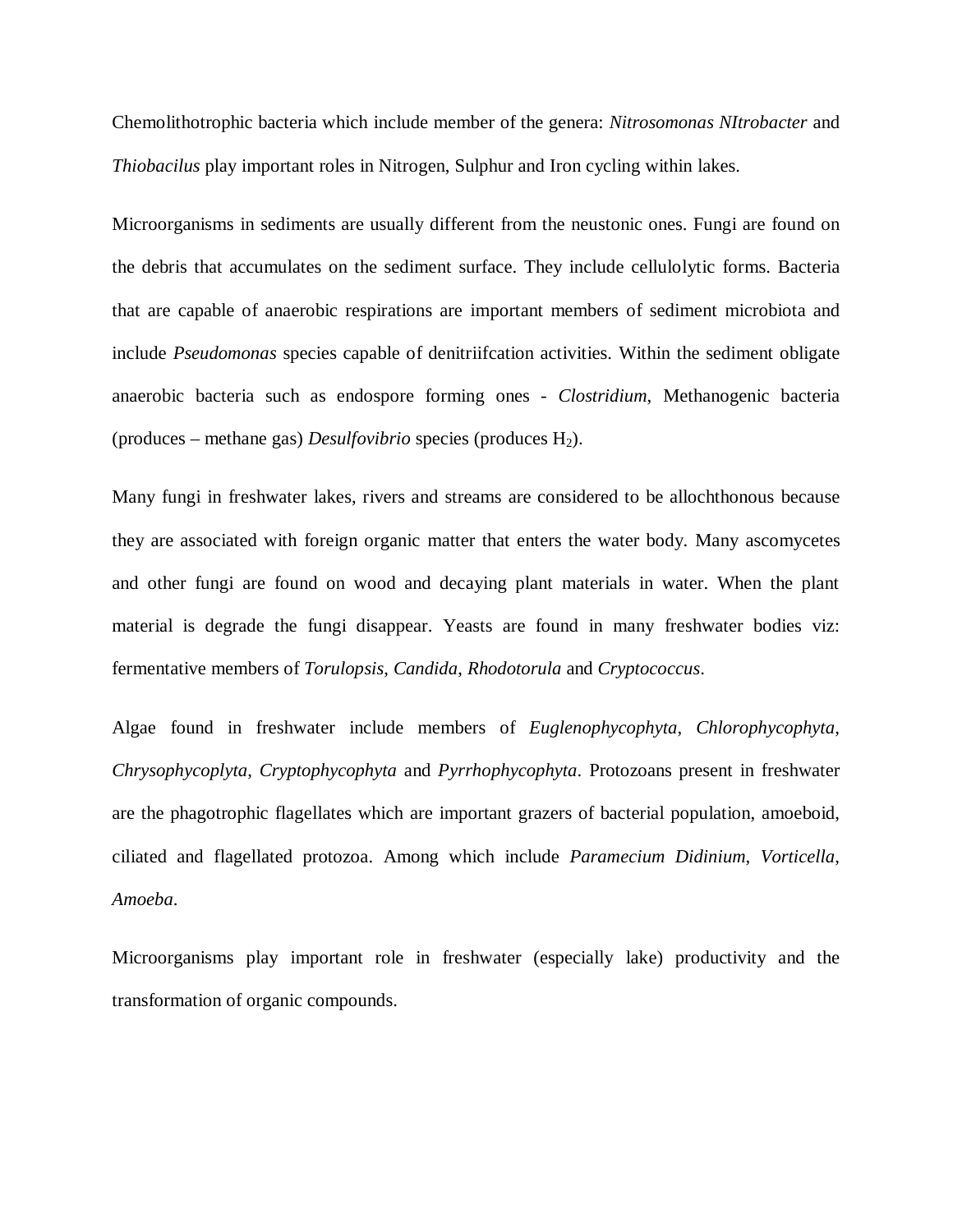### **DOMESTIC WASTES AND WASTE TREATMENT**

Domestic waste water contain high levels of organic matter from human faeces, urine and graywater. Gray water results from washing, bathing and meal preparation. Water from various industries may also enter the system. People excrete 100 – 500 grams wet weight of faeces and 1 – 1.3 litres of urine per person per day. Three major tests are used to assess the amount of organic matter in waste water:

- (i) Total Organic Carbon (TOC)
- (ii) Chemical Oxygen Demand (COD)
- (iii) Biochemical Oxygen Demand (BOD)

The major objective of domestic waste water treatment is to ensure that water released into the environment do not pose environmental and health hazards. This is done by the reduction of BOD, which may be either in form of solids (suspended matter) or soluble.

BOD is the amount of DO consumed by organisms during the biochemical oxidation of organic (Carbonaceous BOD) and inorganic matter. It was developed in the, 1930s. The 5-day BOD test (BODs) is a measure of the amount of  $O<sub>2</sub>$  consumed by a mixed population of heterotrophic bacteria in the dark at  $20^0C$  over a period of 5 days. TOC is determined by oxidation of the organic matter with heat and oxygen, followed by measurement of the  $CO<sub>2</sub>$  liberated with an infrared analyzer.

COD is the amount of oxygen necessary to oxidize all of the organic carbon completely to  $CO<sub>2</sub>$ and H<sub>2</sub>O. COD is measured by oxidation with potassium dichromate (K<sub>2</sub>Cr<sub>2</sub>O<sub>7</sub>) in the presence of sulpheric acid and silver.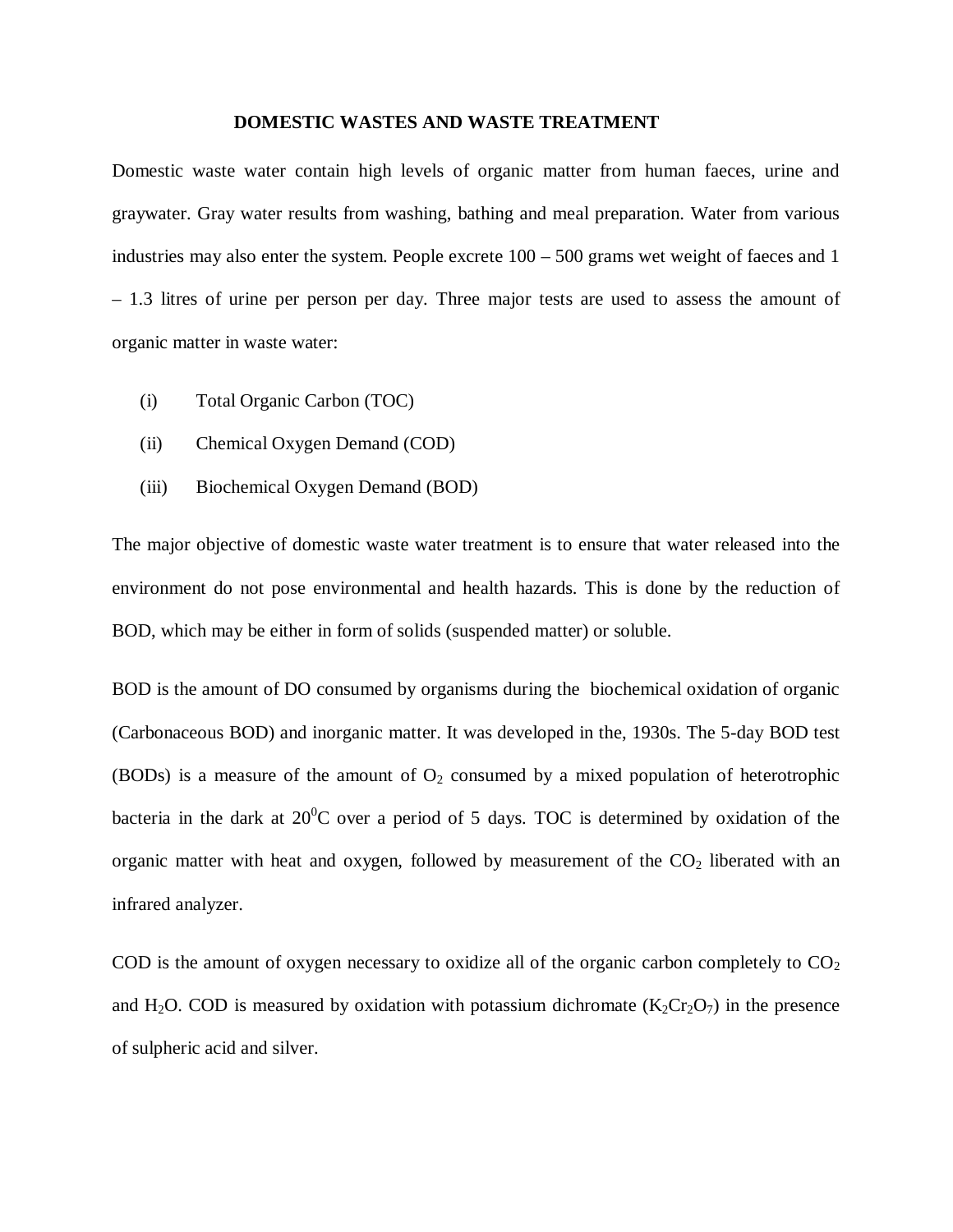## **Modern Wastewater Treatment**

The essential goal of wastewater treatment is the removal and degradation of organic matter under controlled conditions. Sewage treatment is in 3 major steps.

- Primary treatment
- Secondary treatment
- Tertiary treatment

**Primary treatment** is the first step in municipal sewage treatment. It is a physical process that involve the removal of large solids, from the waste stream. The raw sewage passes through a metal grating that removes large particles such as twigs, plastics, stones etc. A moving screen then filters out smaller items after which a brief residence in a grit tank allows sand and gravel to settle out. The waste stream is then pumped into the primary settling tank/sedimentation tank or clarifier. Here the suspended organic solids settle to the bottom as sludge or biosolids. This sludge is referred to as primary sludge. Pathogens (especially microbes) are not removed effectively in the primary process.

**Secondary treatment** is a biological degradation process, in which the remaining suspended solids are decomposed and the number of pathogens is reduced.

Effluent from primary treatment may be pumped into a  $(1)$  trickling filter bed  $(2)$  an aeration tank or (3) a sewage lagoon.

**Trickling filter bed** is simply a bed of stoned or corrugated plastic sheets through which water drips. The effluent is pumped through a system ooverhead sprayer onto this bed, where bacteria and other microorganisms reside. These microorganisms intercept the organic material as it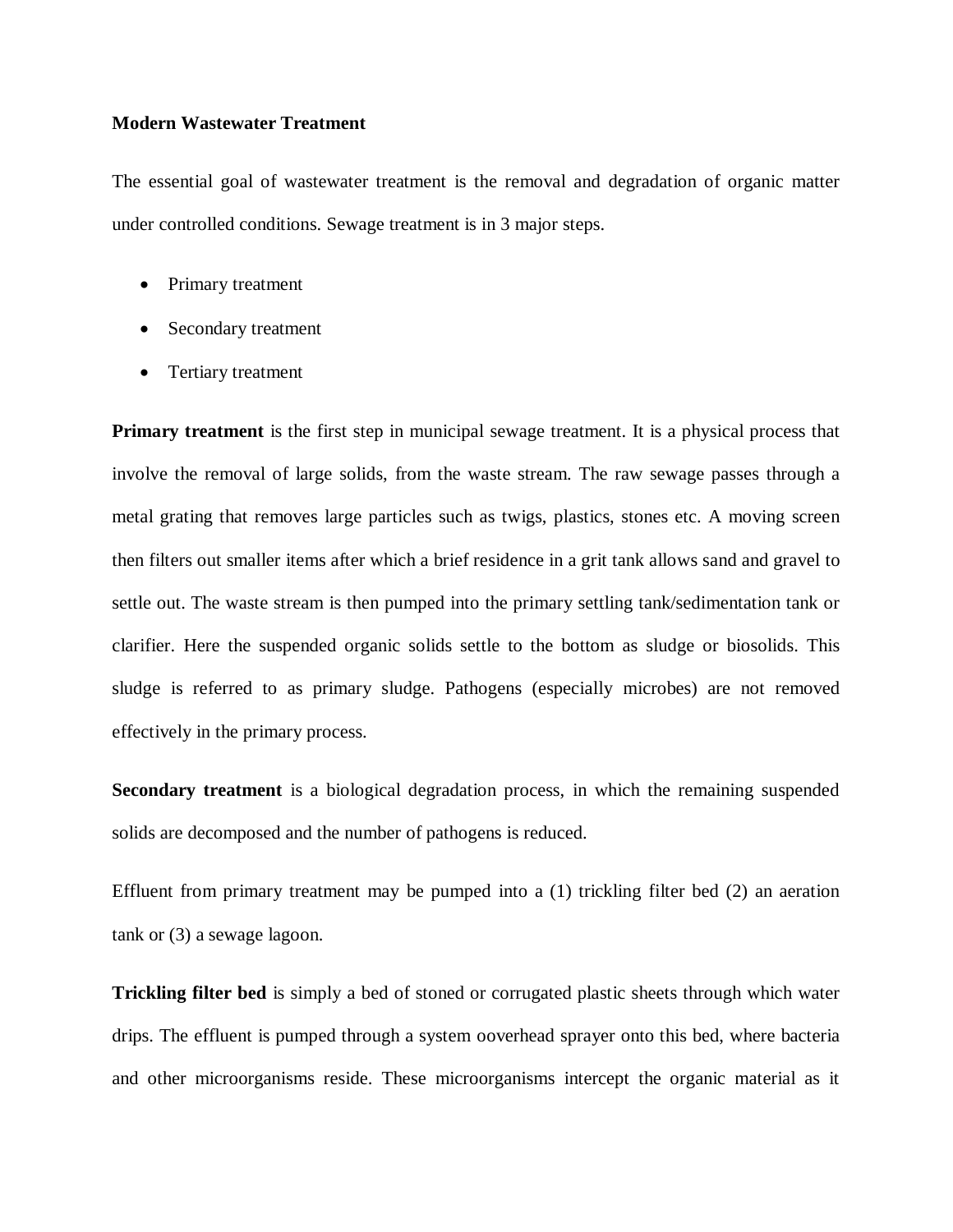trickles past and decompose it aerobically. The media through which the waste trickles may be stones, ceramic materials, hard coal or plastic. Polyvinylchloride or polypropylene are now commonly used in modern high-rate trickling filters. Because of the lightweight of the plastic, they can be stacked in towers 6 to 10m high referred to as biotowers. The organic material passing through the filter is converted to microbial biomass which forms a biofilm on the filter medium surfaces. The biofilm that form on the surface of the filter medium is called the **Zooleal**  film. It is composed of bacteria, fungi, algae and protozoa. BOD removal by trickling filter is approximately 85% for low-rate filters. It is one of the earliest system for biological degradation of sewage.

#### **Activated sludge**

Also known as aeration-tank digestion. Effluent from primary treatment is pumped into a tank and a bacteria-rich slurry (activated sludge) is mixed with it. The mixture is aerated by pumping pure oxygen or air through it. This promotes bacteria growth and decomposition of the waste. It goes to a secondary settling tank where water is siphoned off the top of the tank and sludge removed from the bottom. Part of the sludge is re-used as inoculums for the incoming primary effluent (i.e. activated sludge).

One of the important characteristics of the activated sludge is the recycling of a large proportion of the bioman. This results in a large number of microorganisms that oxidize organic matter in a relatively short time. The detention time for sewage in the aeration basin varies from 4 to 8 hours. The content of the aeration tank is called the Mixed Liquor Suspended Solids (MLSS) while the organic part of MLSS is the Mixed Liquor Volatile Suspended Solids (MLVSS).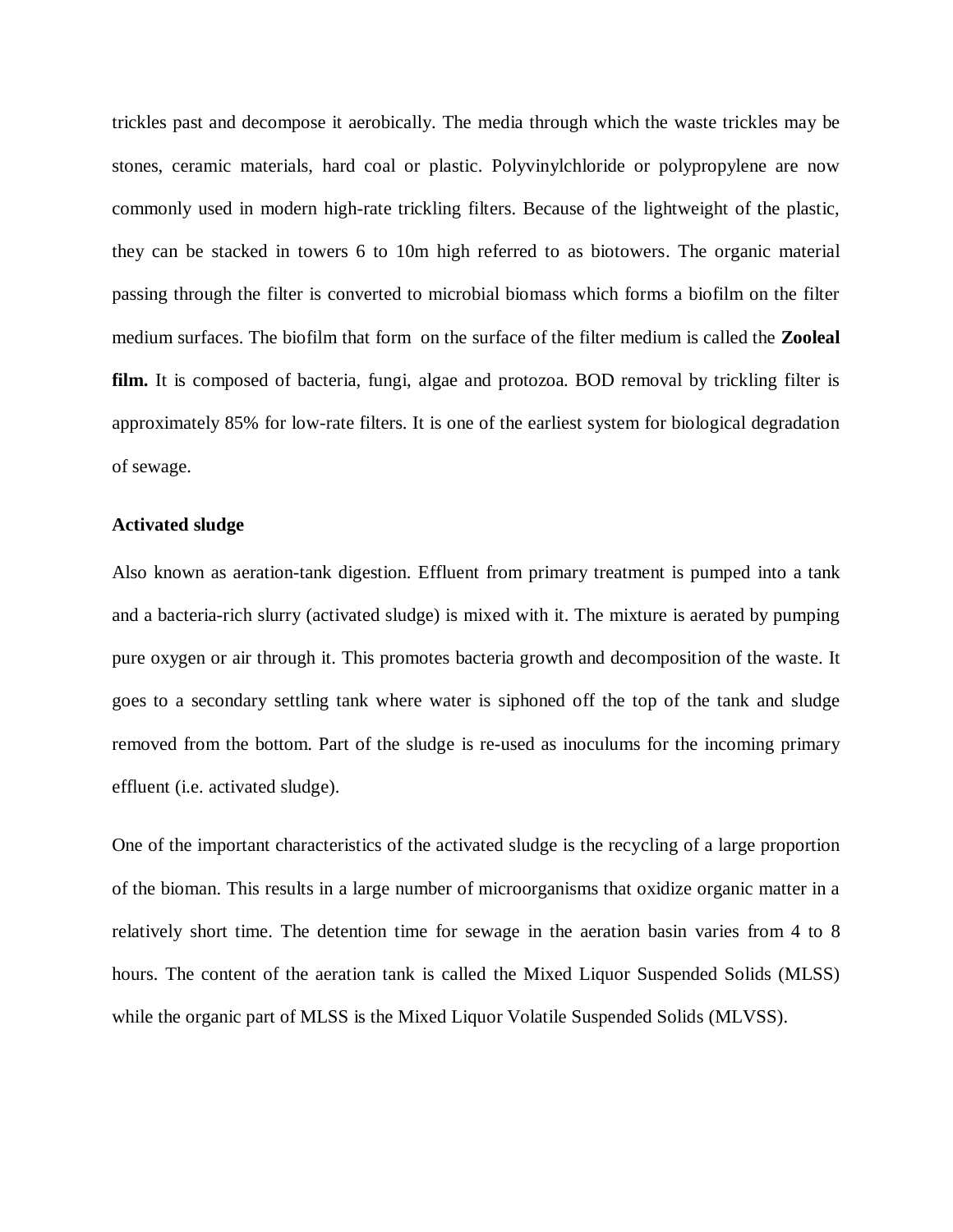**Tertiary treatment** involves a series of additional steps after secondary treatment to further reduce organics, turbidity, nitrogen, phosphorus, metals and pathogens. Processes involve some type of physicochemical treatment such as Coagulation, filtration, activated carbon, adsorption of organics and additional disinfection. Constructed wet lands are now increasingly used in the treatment of liquid wastes and for bioremediation.

### **RECALCITRANTS AND XENOBIOTICS**

Under favourable conditions all natural organic compounds degrade. For various purposes, the ingenious chemical industry now manufactures many compounds that greatly differed in their structure from natural organics. Some of these halo substituted, and nitro substituted organics such as propellants, regridgerants, solvents, PCBs, plastics, detergents, explosives and pesticides are now completely resistant (recalcitrant) to biodegradation. Some others degrade only slowly or give rise to bound and polymeric residues of environmental concern. These compounds are referred to as xenobiotics. Reasons for a xenobiotic organic compound proving recalcitrant/include:

- 1) Unusual substitution with halogens, mainly chlorine
- 2) Unusual bond or bond sequences such as in tertiary and quaternary carbon atoms.
- 3) Highly condensed aromatic rings and excessive molecular size e.g. polyethylene and other plastics.
- 4) Failure of compound to induce the synthesis of degrading enzymes in microrganisms.
- 5) Failure of the compound to enter the microbial cell for lack of suitable permeases.
- 6) Unavailability of the compound due to insolubility or adsorption phenomena.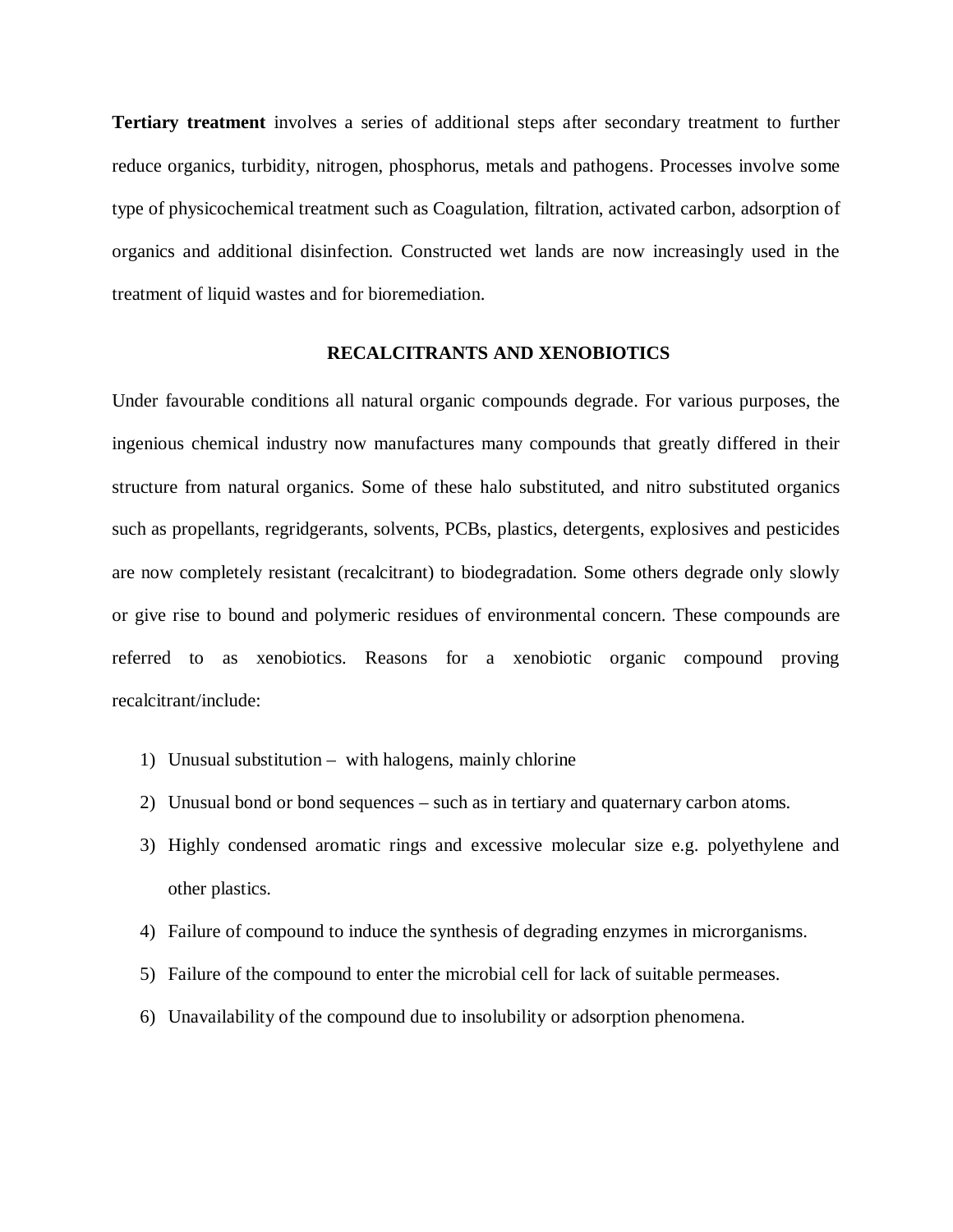7) Excessive toxicity of the parent compound or its metabolic products. Examples of recalcitrant compounds are Propachlor, Aldrin, 2, 4, 5 – 6 trichlorophenoxy acetic acid  $(2, 4, 5 - T)$  and DDT.

## **MICROBIAL INDICATORS OF WATER QUALITY**

## **Indicator organisms**

Indicator microorganisms are used to predict the presence of and/or minimize the potential risk associated with pathogenic microbes. Indicator organisms are useful in that they circumvent the need to assay for every pathogen that may be present in water. Ideally, indicators are nonpathogenic, rapidly detected, easily enumerated, have survival characteristics that are similar to those of the pathogens of concern, and can be strongly associated with the presence of pathogenic microorganisms.

## **Rationale for the use of indicator organisms**

The key criteria for ideal bacterial indicators of faecal pollution are:

- They should be universally present in large numbers in the faeces of human and other warm-blooded animals.
- They should also be present in sewage effluent, be readily detectable by simple methods.
- They should not grow in natural waters.
- They should also be of exclusive faecal origin and be present in greater numbers than faecally transmitted pathogens.
- No single indicator organism fulfils all these criteria, but the member of the coliform group that satisfies most of the criteria for the ideal indicator organism in temperate climates is *E. coli*.
- The presence of *E. coli* in a sample of drinking water may indicate the presence of intestinal pathogens.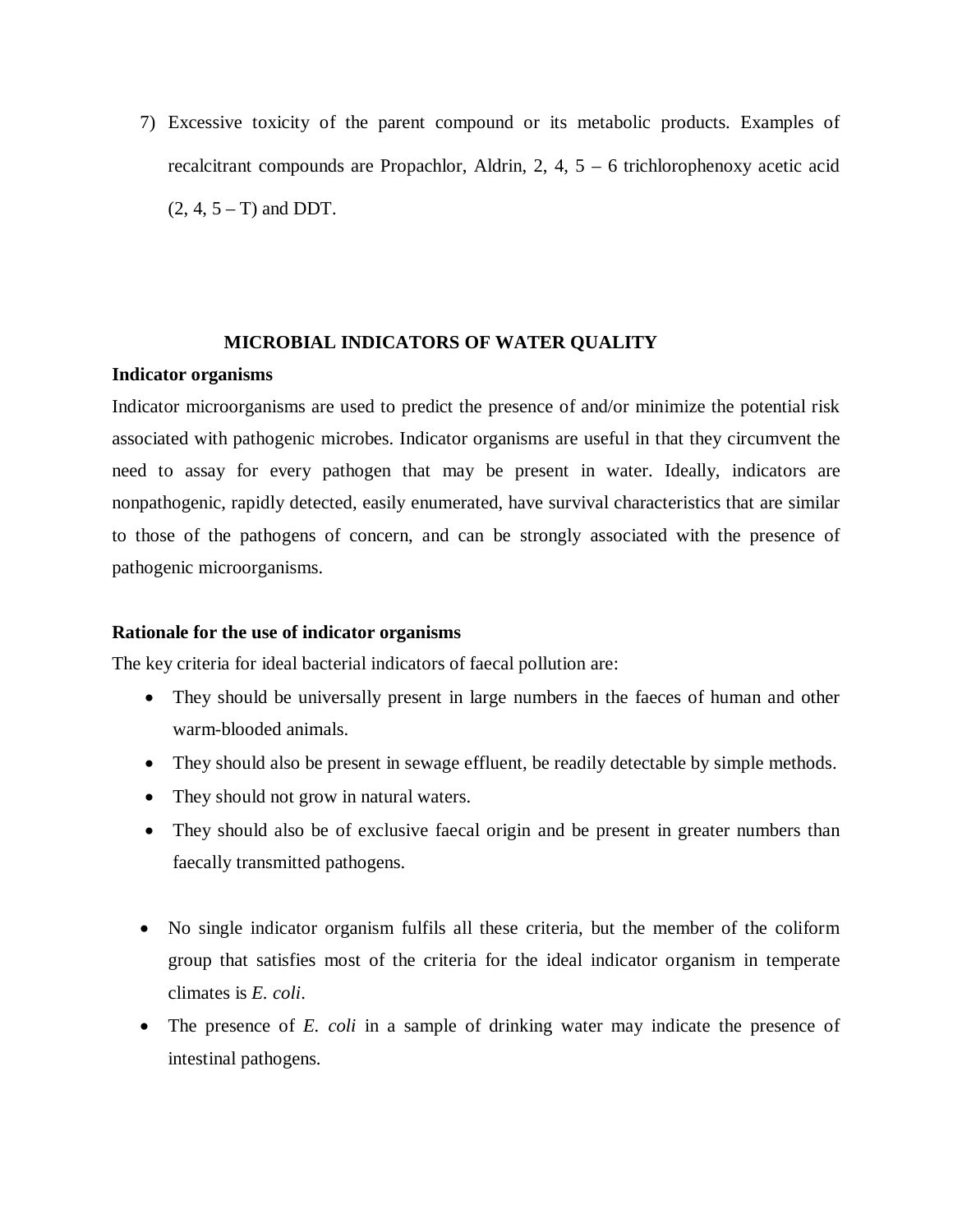• The absence of *E. coli* cannot be taken as an absolute indication that intestinal pathogens are also absent.

Other Indicator organisms

- Enterococci and
- Spores of sulphite-reducing clostridia, typified by *Clostridium perfringens*. Enterococci do not multiply in the environment and can occur normally in faeces. Numbers of enterococci in humans are greatly outnumbered by *E. coli* bacteria. When coliform bacteria are present in the absence of *E. coli*, but in the presence of enterococci, this can be indicative of the faecal origin of the coliform bacteria.
- The rationle for enumerating heterotrophic plate counts has been to assess the general bacterial content of the water and to monitor trends or rapid changes in water quality.

## **Coliform bacteria**

Coliform bacteria are defined as Gram-negative, non-spore-forming, rod shaped bacteria which are capable of aerobic and facultative anaerobic growth in the presence of bile-salts or other surface-active agents with similar growth-inhibiting properties. They usually ferment lactose at 37 °C within 48 hours, possess the enzyme β-galactosidase and are oxidase-negative. Coliform bacteria belong to the family Enterobacteriaceae and share similar cultural characteristics. Typical genera encountered in water supplies are *Citrobacter, Enterobacter,Escherichia, Hafnia, Klebsiella, Serratia* and *Yersinia*.

## **Faecal coliform bacteria**

Faecal coliform bacteria possess the characteristics of coliform bacteria but are able to carry out lactose fermentation at 44 °C. The term "faecal coliform" is not precise and has been used to describe coliform bacteria thought to be of faecal origin. The term "thermotolerant coliform" has been used to describe presumptive faecal coliform bacteria.

# *Escherichia coli*

*E. coli* has long been used as an indicator of fecal pollution. *E. coli* is a coliform bacterium and has historically been regarded as the primary indicator of faecal contamination of both treated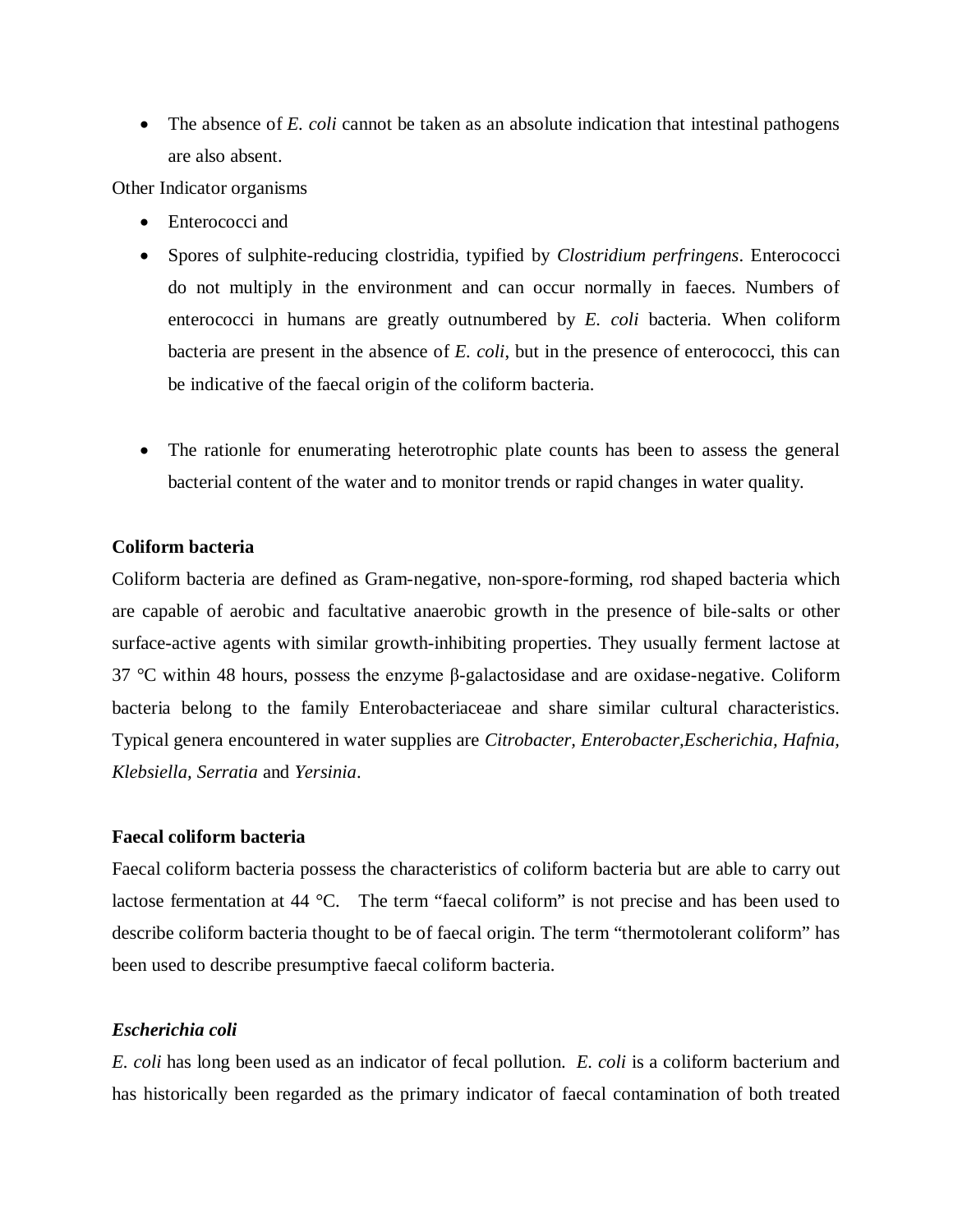and untreated water. Most of the *E. coli* strains possess the enzyme β-glucuronidase, which can be detected using specific fluorogenic or chromogenic substrates.

### **Intestinal enterococci**

Enterococci have been used successfully as indicators of fecal pollution. Intestinal enterococci are defined as Gram-positive cocci that tend to form in pairs and chains. They are non-sporeforming, oxidase-negative, catalase-negative, possess Lancefield's Group D antigen and hydrolyse aesculin. They can grow aerobically and anaerobically in the presence of bile salts, and in sodium azide solutions, concentrations of which are inhibitory to coliform bacteria and most Gram-negative bacteria. *Enterococcus faecalis* and some related species can reduce 2,3,5 triphenyltetrazolium chloride to the insoluble red dye, formazan.

#### *Clostridium perfringens*

*C. perfringens* is an enteric, gram-positive, anaerobic, spore-forming, pathogenic bacterium found in human and animal feces. *Clostridium perfringens* is a member of the sulphite-reducing clostridia which is non-motile and is capable of fermenting lactose, reducing nitrate and liquefying gelatin. Most clostridia are strictly anaerobic, but a few species are capable of limited growth in the presence of low levels of oxygen.

*Clostridium perfringens* is the key species of the sulphite-reducing clostridia. *Clostridium perfringens* produces environmentally resistant spores that survive in water and in the environment for much longer periods than the vegetative cells of *E. coli* and other faecal indicators.

#### **Colony count bacteria**

Colony counts are enumerations of the general population of heterotrophic bacteria present in water supplies. The enumerations may represent bacteria whose natural habitat is the water environment or those that have originated from soil or vegetation. Historically, these bacteria have been enumerated on bacteriologically nutrient-rich media with incubation at 37 °C and 22 °C. It is well recognised, however, that only a small fraction of the viable bacterial population present in water is enumerated by the procedures normally employed. Monitoring of water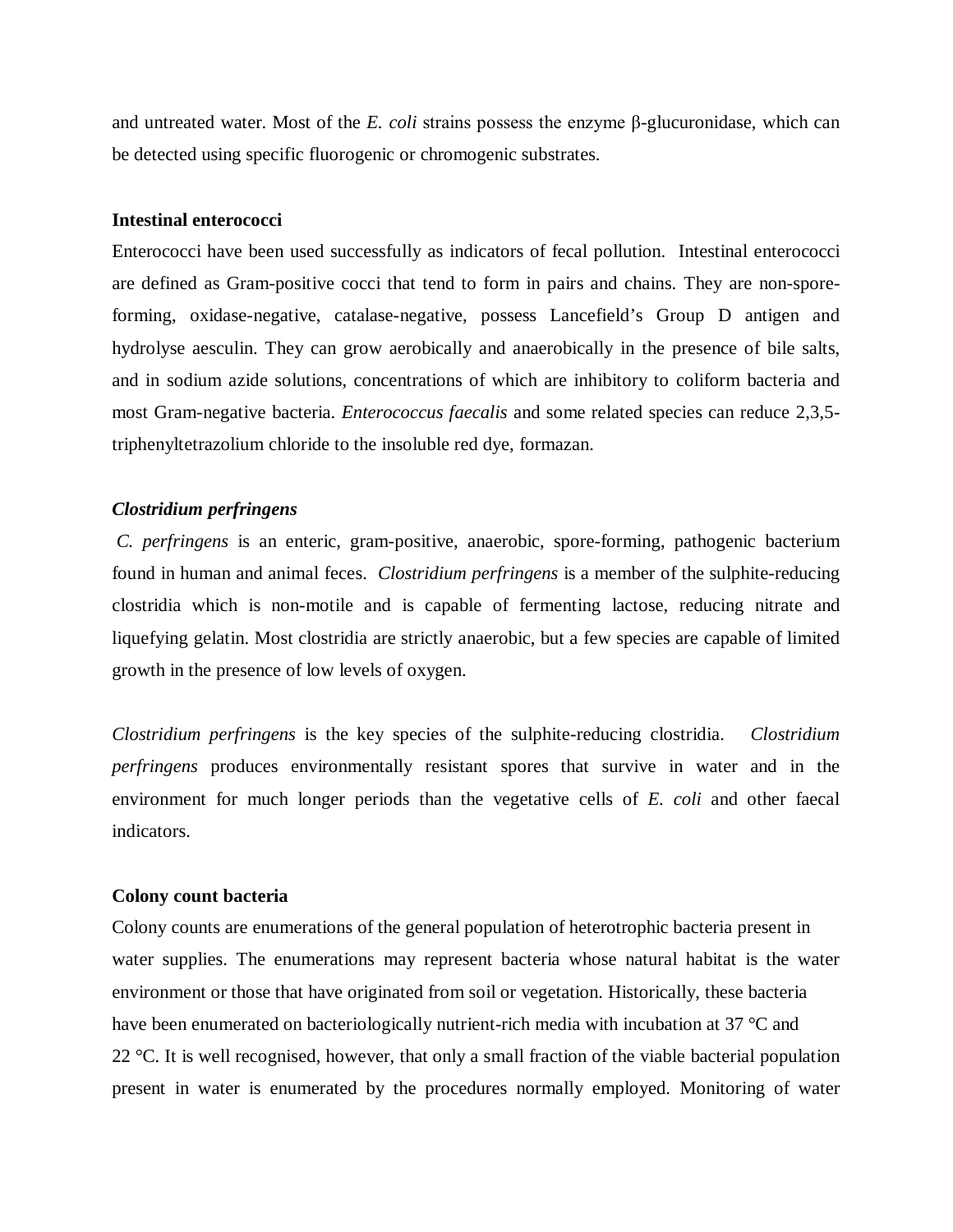supplies for colony count bacteria can be useful for monitoring trends in water quality or detecting sudden changes in quality.

#### **Other potential indicators of faecal contamination**

*E. coli* and related coliform bacteria, intestinal enterococci and *Clostridium perfringens* are currently recommended for use as indicator organisms of faecal contamination in water. Other micro-organisms have been suggested for this purpose and these include the *Bacteroides fragilis* group, *Bifidobacterium* species or *Rhodococcus coprophilus*. Also bacteriophages that infect the coliform bacteria (coliphages) and the *Bacteroides fragilis* group have been used. Although some of these alternative indicator organisms have been applied with varying degrees of success to environmental waters, they are not considered suitable for the assessment of water treatment efficacy or treated water quality.

### **WATER-BORNE PATHOGENS**

#### **Bacteria**

### *Campylobacter*

Bacteria of the genus *Campylobacter* are members of the family Spirillaceae. Campylobacteriosis occurs most frequently in the summer months and the most commonly isolated species is *Campylobacter jejuni*. The organism can be carried asymptomatically by cattle, sheep, poultry and other birds,and is also isolated from natural waters.

*Campylobacter* species can survive in water for some days but are highly susceptible to chlorination or ultra violet disinfection at the doses typically used in water treatment and should, therefore, not be a risk in treated drinking water, unless it is subject to significant post treatment contamination.

## *E. coli* **O157**

Some strains of *E. coli* can cause serious diarrhoeal disease. Several classes of diarrhoeagenic *E. coli* are now recognised, which are defined by the possession of distinct virulence factors. The most important of these are the Vero-cytotoxin-producing *E. coli* (VTEC), in particular VTEC of serogroup O157, but other *E. coli* serogroups may contain VTEC members. Typical symptoms of people infected with *E. coli* O157 range from mild diarrhoea, fever and vomiting to severe,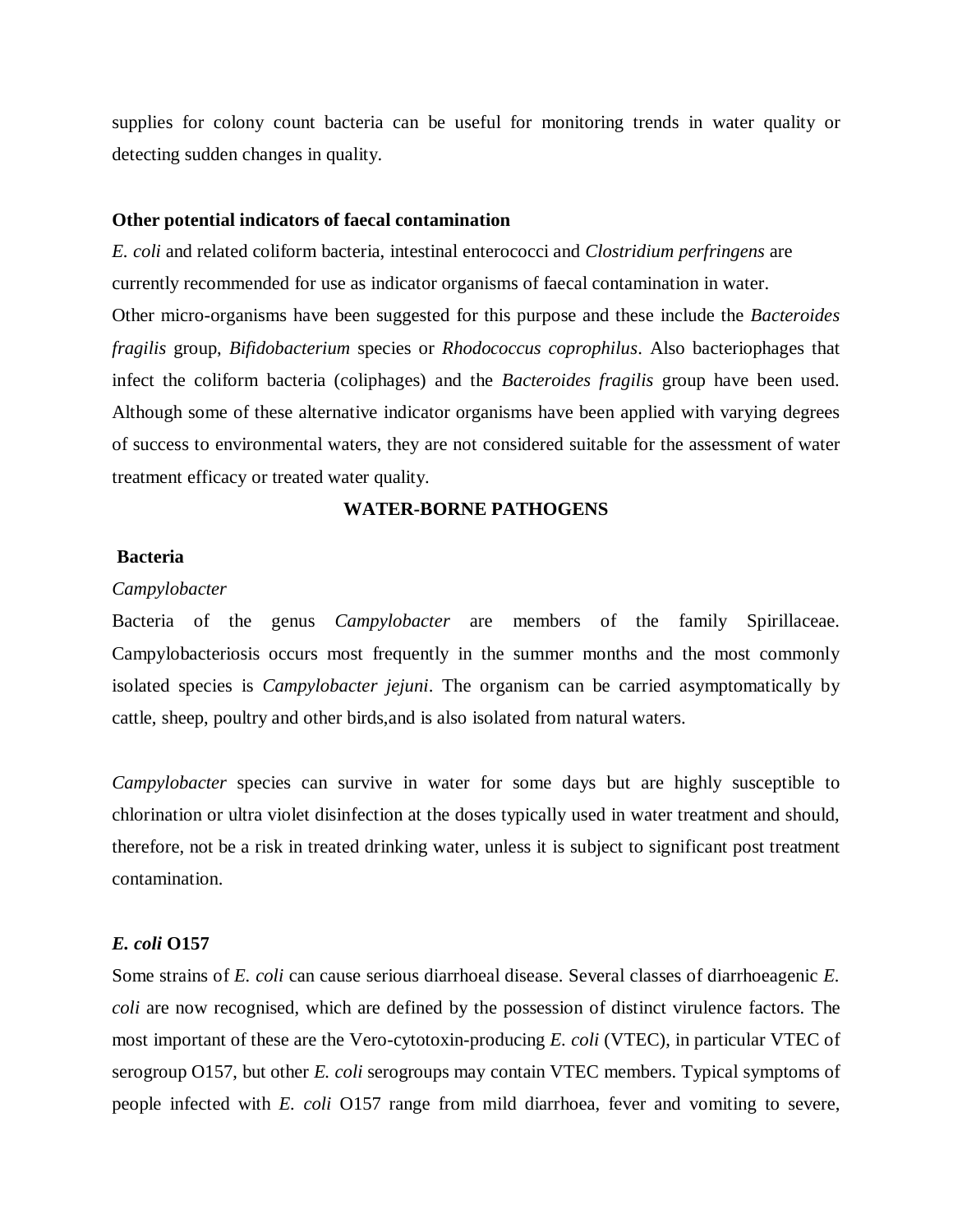bloody diarrhoea and painful abdominal cramps. In 10 - 15 % of cases, a conditionknown as haemolytic uraemic syndrone which can result in kidney failure. Individuals of all ages can be affected but children up to ten years old and the elderly are most at risk. The infectious dose for *E. coli* O157 is relatively low compared with other bacterial causes of gastro-enteritis, perhaps as low as 10 organisms.

## *Salmonella*

Species of *Salmonella* are members of the family Enterobacteriaceae and are the causative agents of typhoid and paratyphoid fever, and milder forms of gastro-enteritis. The enteric fevers (typhoid, caused by *Salmonella typhi*, and paratyphoid, caused by *Salmonella paratyphi*) remain important contributors to water-borne disease world-wide, although nowadays very rarely in developed countries. Salmonellae can be subdivided into more than 2000 serotypes. S*almonella typhi* and *Salmonella paratyphi* are only associated with humans but the other salmonellae are found commonly in the faeces of animals and agricultural livestock, and have been found in poultry, eggs and meat products. Food-borne contamination is the major route of infection for these bacteria, but transmission can occur by water contaminated with faecal material. Survival in surface water is limited to hours or days, depending on the amount of contamination and the water temperature. Species of *Salmonella*

are susceptible to normal methods of disinfection used in the water industry. *E. coli* is an adequate indicator for the presence and survival of *Salmonella* in water.

## *Shigella*

Species of *Shigella* are members of the family Enterobacteriaceae and cause bacillary dysentery (shigellosis) in humans. The *Shigella* group is divided into four main sub-groups differentiated by biochemical and serological tests*. Shigella dysenteriae, Shigella sonnei,Shigella flexneri* and *Shigella boydi* are the main organisms of concern. Person-to person contact, faecally contaminated food, and less frequently, water are the main sources of contamination. Survival in surface water is limited to hours or days, depending on the amount of contamination and the water temperature. Shigellae are susceptible to chlorination and ultra violet disinfection at the doses used in water treatment. *E. coli* is an adequate indicator for the presence and survival of *Shigella* in water.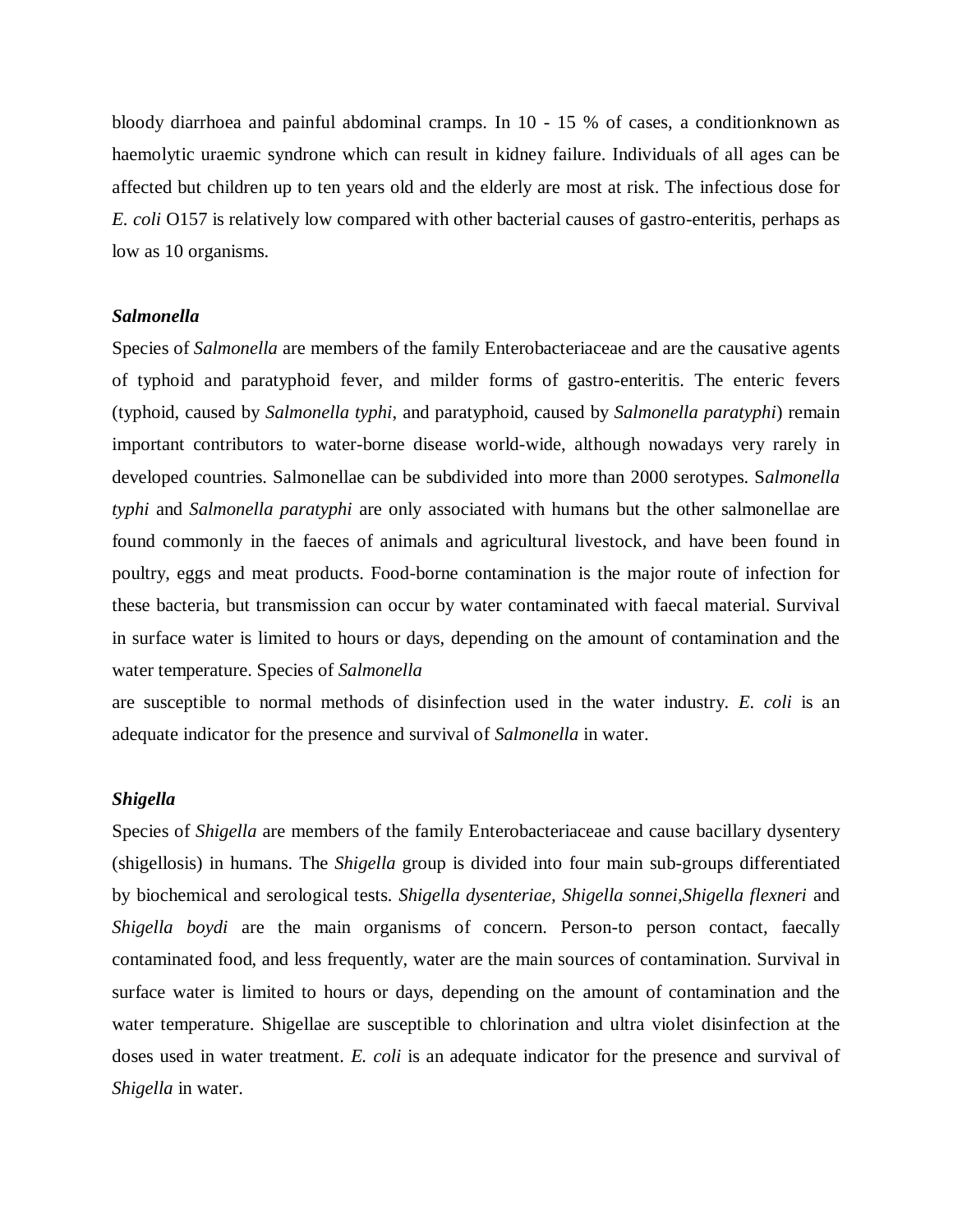## *Yersinia*

Species of *Yersinia* are members of the family Enterobacteriaceae, of which some species cause diseases in humans and other mammals. Human plague, caused by *Yersinia pestis*, is not a waterborne disease. Other species, including *Yersinia enterocolitica*, *Yersinia intermedia*, *Yersinia kristensenii*, *Yersinia frederiksenii* and *Yersinia pseudotuberculosis*, may produce symptoms ranging from subclinical and mild diarrhoeal infections to rare severe infection including septicaemia*.* Some serotypes of *Yersinia enterocolitica* are more frequently associated with human disease than others. *Yersinia* species are susceptible to chlorination and ultra violet disinfection at doses normally used in water treatment. *E. coli* is an adequate indicator for the presence and survival of *Yersinia* in water.

#### *Vibrio*

Species of *Vibrio* are members of the Vibrionaceae. Some species, most notably, strains of *Vibrio cholerae*, cause gastro-enteritis in humans. *Vibrio* species occur naturally in brackish and saline waters, and some can survive in fresh water systems. *Vibrio cholerae*, which causes cholera, can be divided into approximately 140 O-serovars. The strains that usually produce outbreaks of epidemic cholera are toxin-producing strains of the O1 serovar and a more recently reported serovar, O139. Some other serovars of *Vibrio cholerae* can also cause gastroenteritis. The primary route of transmission for cholera is contaminated water and outbreaks have also been reported following consumption of crops irrigated with sewage-contaminated water.

*Vibrio parahaemolyticus* also causes diarrhoea, often through the consumption of raw, contaminated seafood. *Vibrio fluvialis*, *Vibrio furnissii*, *Vibrio hollisae* and *Vibrio mimicus* are also recognised as causing diarrhoea. Other species of *Vibrio* are associated with wound infections or septicaemia following exposure to environmental waters. *Vibrio* species can grow in environmental waters, particularly when temperatures rise above 10 °C and may be associated with sediments, plankton and cyanobacterial blooms. *Vibrio* are susceptible to chlorination and ultra violet disinfection at doses normally used in water treatment.

### **Viruses**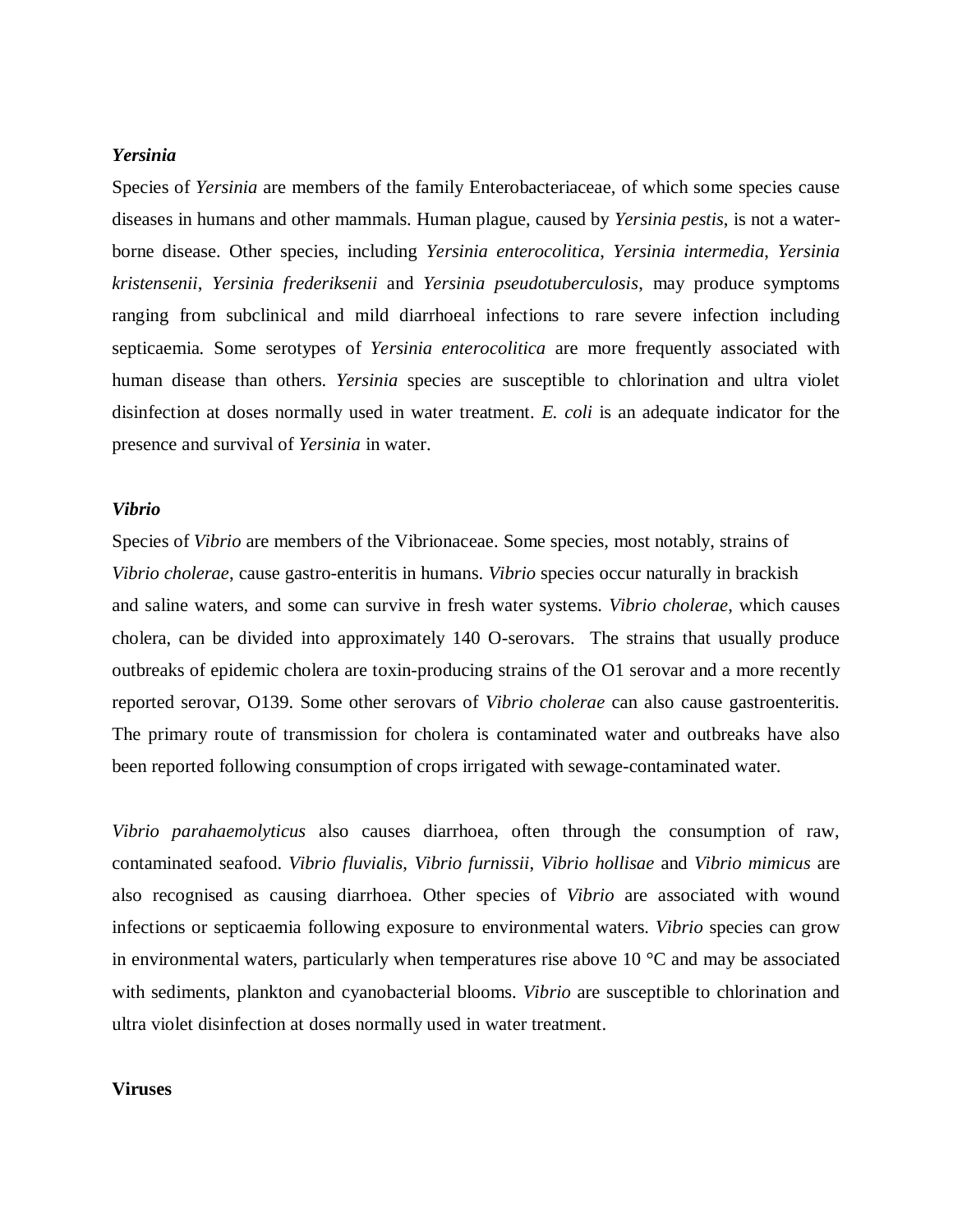### **Norwalk-like viruses**

Norwalk-like viruses (NLV) are classified within the *Caliciviridae* family. They are the most common cause of sporadic and epidemic viral gastro-enteritis in adults, but are also common causes of infections in children. Many strains of NLV have been recognised and they are currently divided into two major genogroups (I and II). The main route of transmission is via person to-person contact, but food-borne transmission may occur, especially involving raw or inadequately cooked shellfish. Water-borne outbreaks have occurred as a result of sewage contamination of drinking water supplies. The limited information currently available suggests that NLV are sensitive to chlorination. As these viruses may survive in the environment longer than bacteria, the absence of *E. coli* may not always equate with the absence of NLV.

#### **Hepatitis A Virus**

Hepatitis A virus is a member of the *Picornaviridae* family of viruses, and is the only member of the Hepatovirus genus in which there is only one serotype. No animal strains are known. The virus replicates in the liver and causes acute but self-limiting hepatitis. Transmission is by direct faecal-oral route and is most common in areas of poor hygiene and poor sanitation. Waterborne outbreaks have been recognised after sewage contamination of drinking water. Hepatitis A viruses are sensitive to chlorination, but as these viruses may survive in the environment longer than bacteria, the absence of *E. coli* may not always equate with the absence of Hepatitis A viruses.

#### **Other viruses**

Enteroviruses (*Picornaviridae* family) are well-established indicators of human enteric viruses in the environment. This is due to the relative ease with which they can be concentrated from sewage-contaminated water and the availability of effective detection methods. Additionally, Enteroviruses replicate in the gastro-intestinal tract and are present in most populations throughout the year. The group includes poliovirus, Coxsackievirus B and echovirus. Enterovirus infections are commonly asymptomatic, but may cause flu-like symptoms, occasionally meningitis and, rarely, paralysis. Enterovirus infection does not result in gastro-enteritis unless as part of a more generalised illness. Vaccination campaigns utilising live poliovirus are undertaken world-wide resulting in widespread occurrence of the virus in the environment. Infections with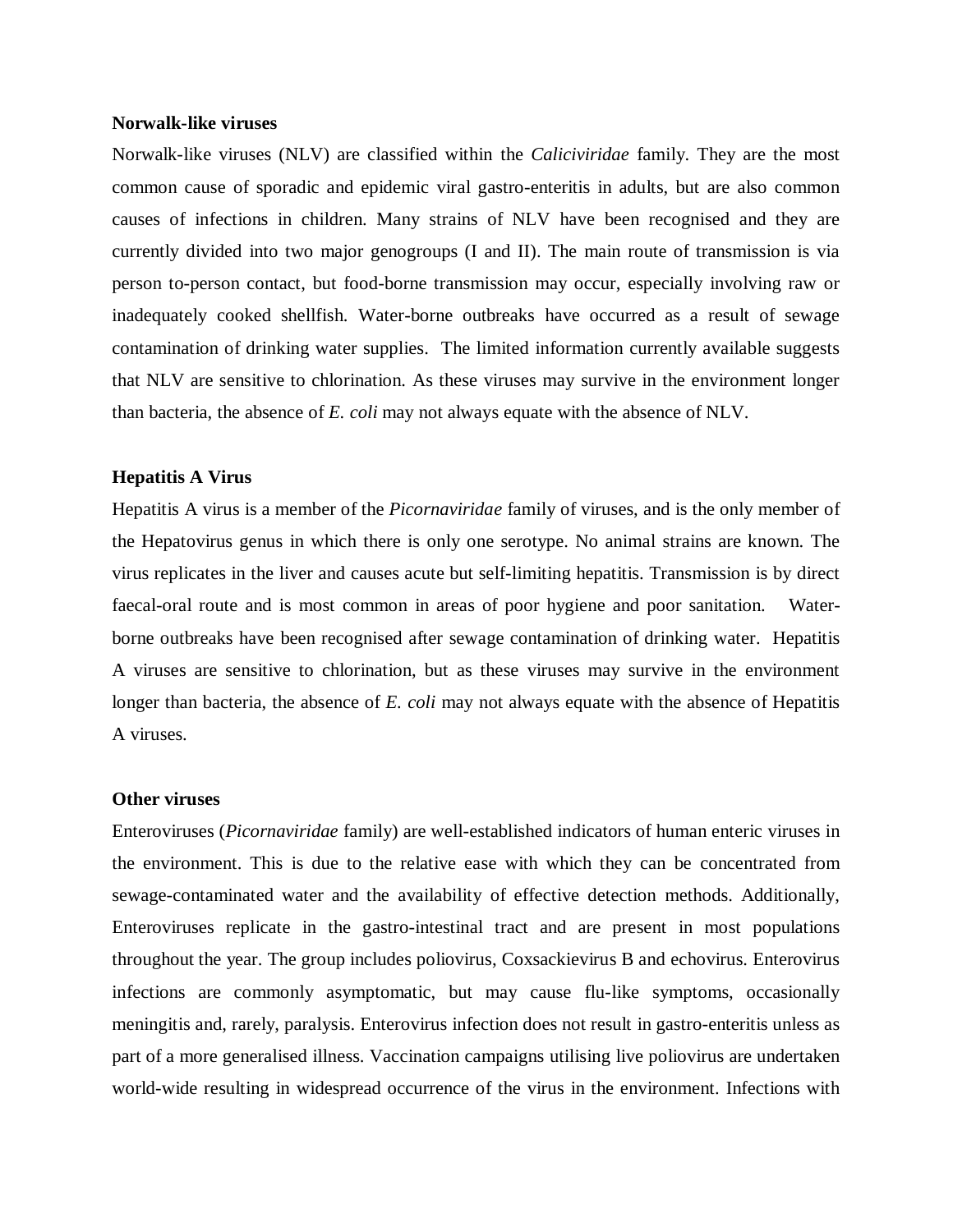other Enterovirus serotypes are common world-wide with different serotypes predominating from year to year. Water-borne transmission has not been confirmed, although as person-toperson transmission is the main route and results in many asymptomatic infections, it would be difficult to identify.

Rotaviruses (*Reoviridae* family) comprise six serogroups and are further divided into serotypes and genotypes. Serogroup A is the most common human rotavirus infection, although members of Group B and C can also infect humans. Infection first occurs below the age of one year and rotavirus is the most important pathogen causing gastro-enteritis of this age group. Subsequent infections throughout life are usually asymptomatic. A few waterborne outbreaks world-wide have been reported.

The Adenoviruses (*Adenoviridae* family), which include many different serotypes, replicate in the gastro-intestinal tract and are shed into sewage. Only serotypes 40 and 41 are known to cause gastro-enteritis in humans, mostly in babies. Infection involving drinking water has not been recognised. The Astroviruses (*Astroviridae* family) include at least eight serotypes that infect humans, causing gastro-enteritis, particularly in children. Water-borne infections have been reported.

The above viruses may survive in the environment for longer periods than bacteria, and the absence of *E. coli* may not be an adequate indicator for the environmental presence of these viruses in all circumstances. These viruses are sensitive to chlorination.

Classic calicivirus is the name given to a distinct group of Caliciviruses, and are recognised by clear cup-shaped markings on virions when examined by electron microscopy. This group is also known as Sapporo virus or Sapporo-like viruses. They are part of the family *Caliciviridae*, but are distinct from the NLV. No water-borne infections have been recognised.

### **Protozoa**

The enteric protozoa that cause human illness are usually transmitted by the consumption of food and drink, although environmental contamination and poor hygiene are also important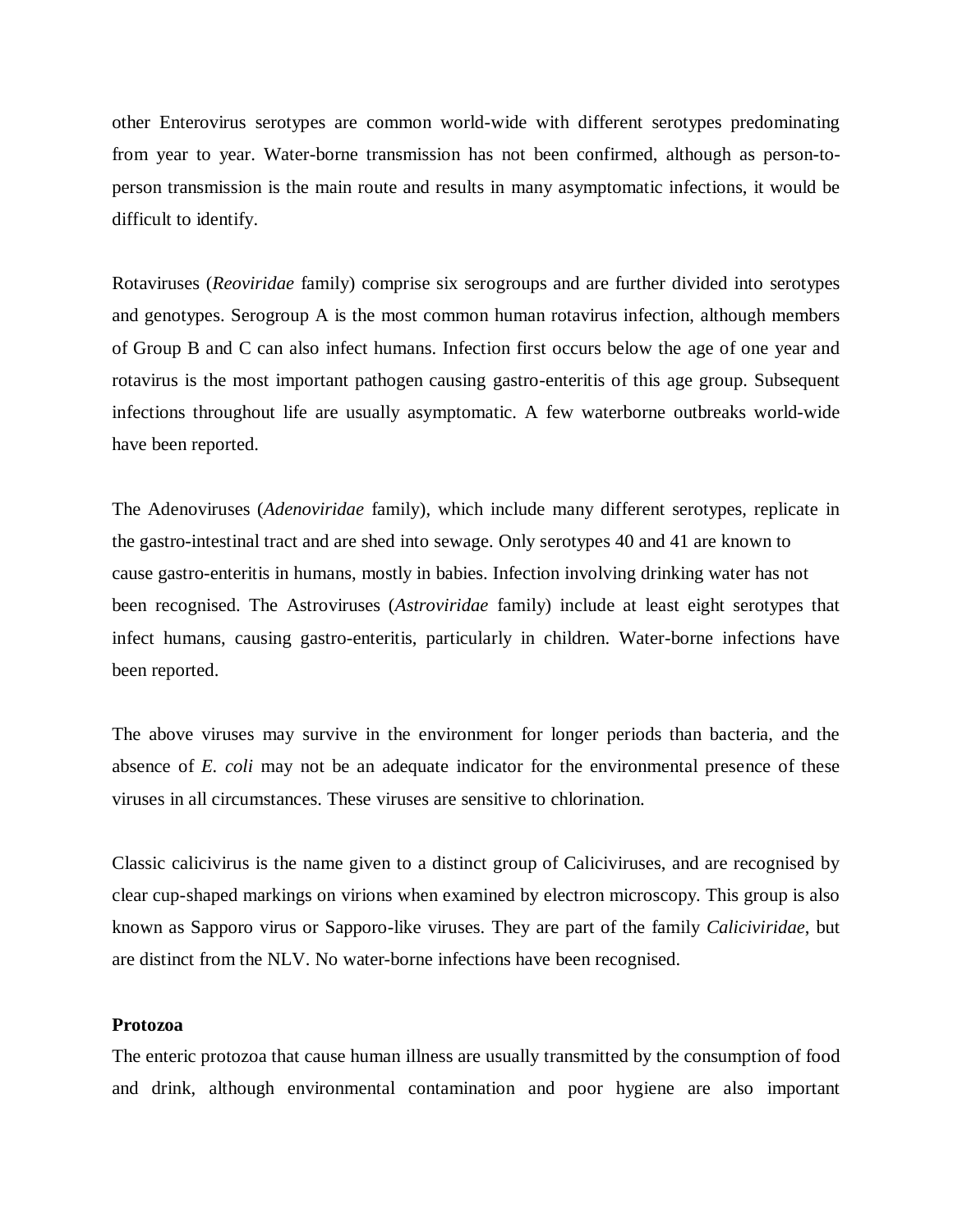transmission routes. Many cause particular problems in immuno-compromised patients, particularly in people infected with HIV and individuals with T-cell deficiencies. The protozoa that are of most concern are *Cryptosporidium*, *Giardia* and *Toxoplasma*, although *Cyclospora* has been identified in a number of food-borne outbreaks. Water-borne outbreaks of infection with protozoa have been reported.

## *Cryptosporidium*

*Cryptosporidium* species are the cause of a diarrhoeal disease that can last for up to several days to a few weeks. A chronic life threatening infection with watery diarrhoea can occur in people with compromised immune systems. There have been several outbreaks of gastroenteritis linked to drinking water, contaminated swimming pool and recreational water use, and drinking water is an important identifiable source of human cryptosporidiosis. Other sources include contamination associated with farm visits and food-borne infection.

*Cryptosporidium* oocysts have a low infectious dose (from 10 to 1000 organisms) and individual strains have been found to differ in their infectivity. Natural water sources are commonly contaminated with oocysts from animal and human faeces. *Cryptosporidium* species includes a number of types that are infectious to humans.

The oocysts of *Cryptosporidium* are infectious when excreted in faeces, and pass into rivers and lakes via sewage works and agricultural run-off. The oocysts are resistant to environmental conditions and disinfectants such as chlorine, and can pass into drinking water when there are failures in filtration processes or contamination of source waters. There is increasing evidence that oocysts are susceptible to ultra violet disinfection. Conventional indicator bacteria are not good indicators of *Cryptosporidium* contamination, and water supplies that are at risk of contamination are subject to continuous monitoring.

## *Giardia*

*Giardia* species are flagellated protozoans that parasitize the small intestines of mammals, birds, reptiles and amphibians, and giardiasis is a common cause of diarrhoea. The symptoms of giardiasis range from asymptomatic to a transient or persistent acute stage, with steatorrhoea,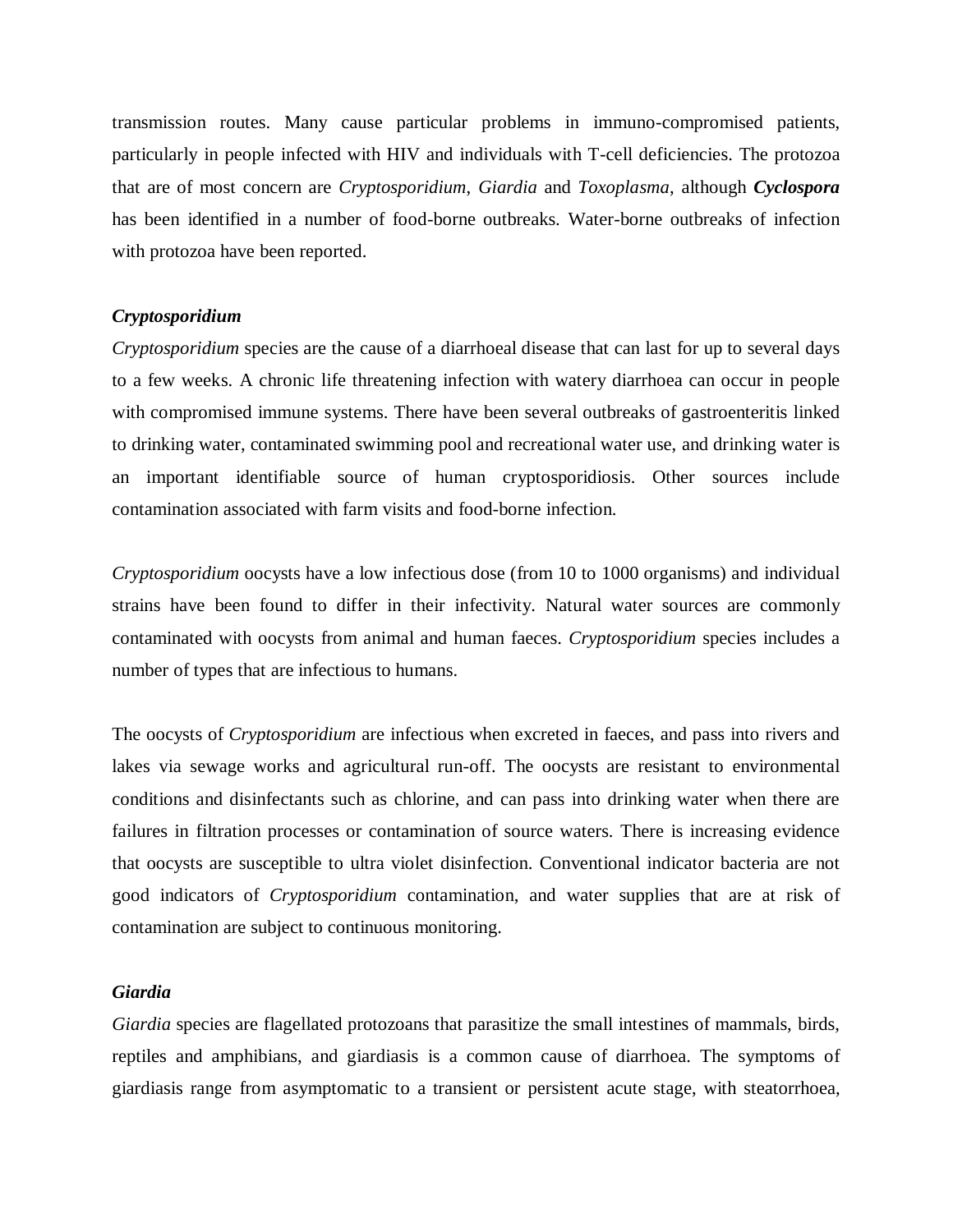intermittent diarrhoea, and weight loss, or to a sub-acute or chronic stage that can mimic gallbladder or peptic ulcer disease. The cysts of *Giardia duodenalis* are relatively resistant to chlorine, although less resistant than *Cryptosporidium* oocysts. The cysts can remain viable in cold water for several months.

## **Cyclospora**

*Cyclospora* is a coccidian parasite that causes protracted watery diarrhoea. It occurs worldwide, and is normally associated with travel to developing countries. Outbreaks linked to drinking water have been reported. Person-toperson contact is not thought to occur, because the oocysts need to mature (sporulate) under environmental conditions outside the host for one to two weeks before they become infectious. The oocysts have been reported to be relatively resistant to chlorine.

#### **Microsporidia**

Microsporidia are protozoa with characteristic morphology including a lack of mitochondria and possession of a distinctive coiled polar tube in the spores. Two species, *Enterocytozoon bieneusi*  and *Encephalitozoon intestinalis*, are a common cause of chronic diarrhoea in immunocompromised individuals, and they may infect a range of agricultural animals. As viable spores are passed by infected patients, person-to-person transmission and contamination of water with human waste are potential routes of transmission. The difficulty of isolating organisms by tissue culture means that reliable information on the sensitivity of spores to chlorine is not available for all species. The relatively recent emergence of species of Microsporidia as human pathogens and the difficulties of diagnosis mean that water-borne associations cannot yet been clearly demonstrated, although spores have been found in non potable water.

## *Toxoplasma gondii*

*Toxoplasma gondii* is a parasite which forms oocysts in cats, and cysts within a secondary host's (other mammals or birds) tissues. The life cycle is completed when the carnivorous primary host consumes the secondary host. Humans are infected by consuming inadequately cooked meat from infected secondary host species such as agricultural animals, or from oocysts occurring in food or water. The sporulated oocysts of *Toxoplasma* are very resistant to environmental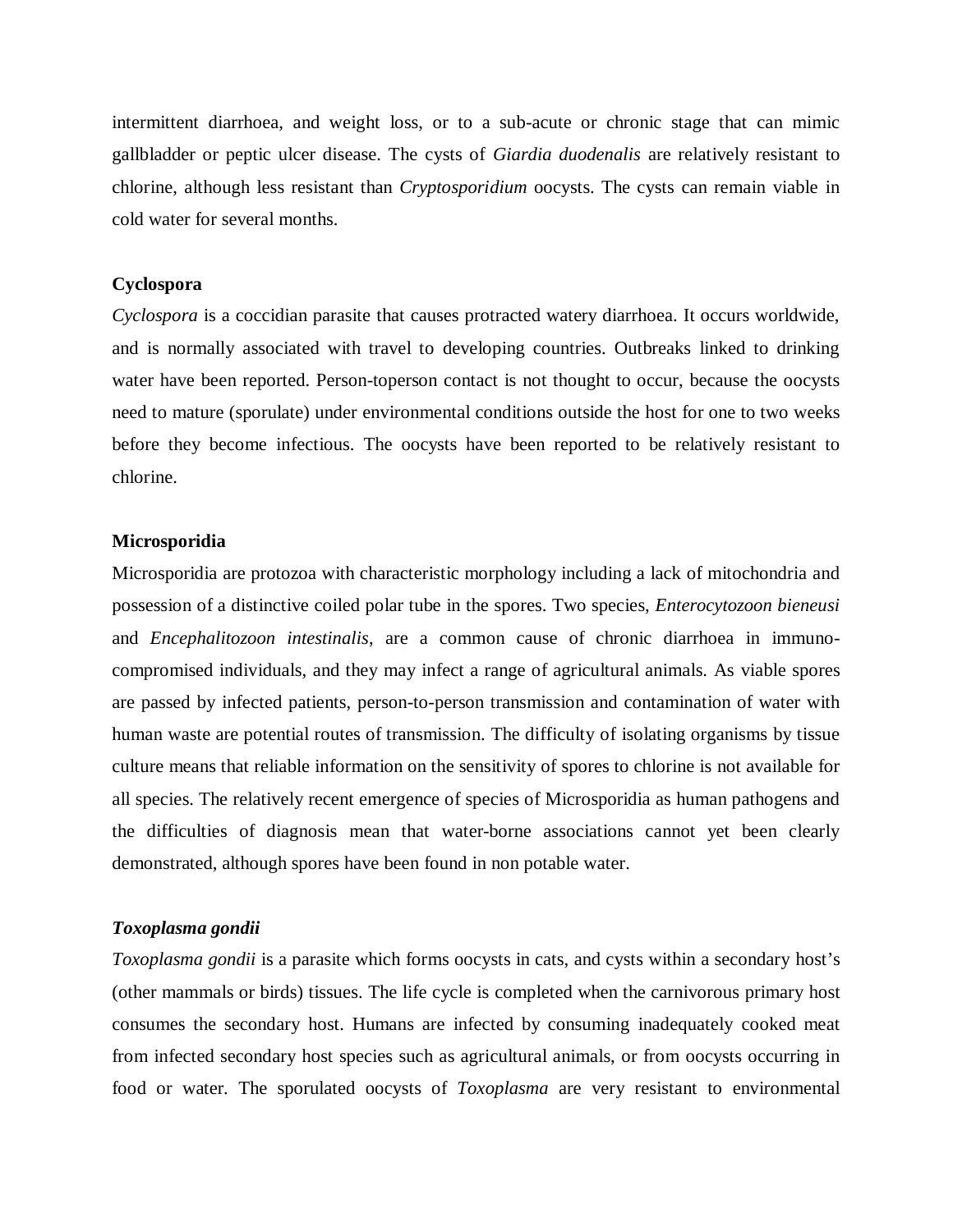conditions and disinfectants. Water-borne infections arise through oocysts, from infected wild cats, getting into drinking water.

### *Entamoeba histolytica*

*Entamoeba histolytica* causes amoebic dysentery and abscesses in the liver and other organs. Water-borne infections mostly arise when consuming contaminated food or water in countries where it is endemic. Infection is common world-wide, particularly in poor countries with inadequate sanitation. Outbreaks of infection associated with drinking water are rare.

### **Microorganisms affecting taste, odour and appearance**

Ideally, drinking water should be clear and acceptable to the palate. In practice, however, the aesthetic properties of a drinking water will depend to a large extent on its source and any subsequent treatment or microbial activity. In most instances, when there is adverse comment regarding the appearance, taste or odour of a drinking water, the causes tend to be physical or chemical in nature rather than microbiological.

Nevertheless, musty, mouldy or earthy tastes and odours may result from the growth of fungi or actinomycetes in water pipes. These tastes and odours are primarily associated with the production of secondary metabolites (notably geosmin and 2-methylisoborneol) or the biomethylation of chlorinated phenols (for example, trichloroanisole from trichlorophenol).

Other compounds, which are produced via microbial decomposition, can impart fishy, swampy or septic odours to waters, whilst rotten-egg odours can be generated via the reduction of sulphate and sulphite to hydrogen sulphide by some bacteria (for example, *Desulfovibrio desulfuricans* and some species of *Clostridium*).

Micro-organisms growing in biofilms in pipes can result in the corrosion of iron pipes. A consequence of this is the discoloration of drinking water due to elevated levels of iron in the water, or to the accumulation of (brown) iron or (black) manganese deposits, or iron-stained material being dislodged from pipes or sediments.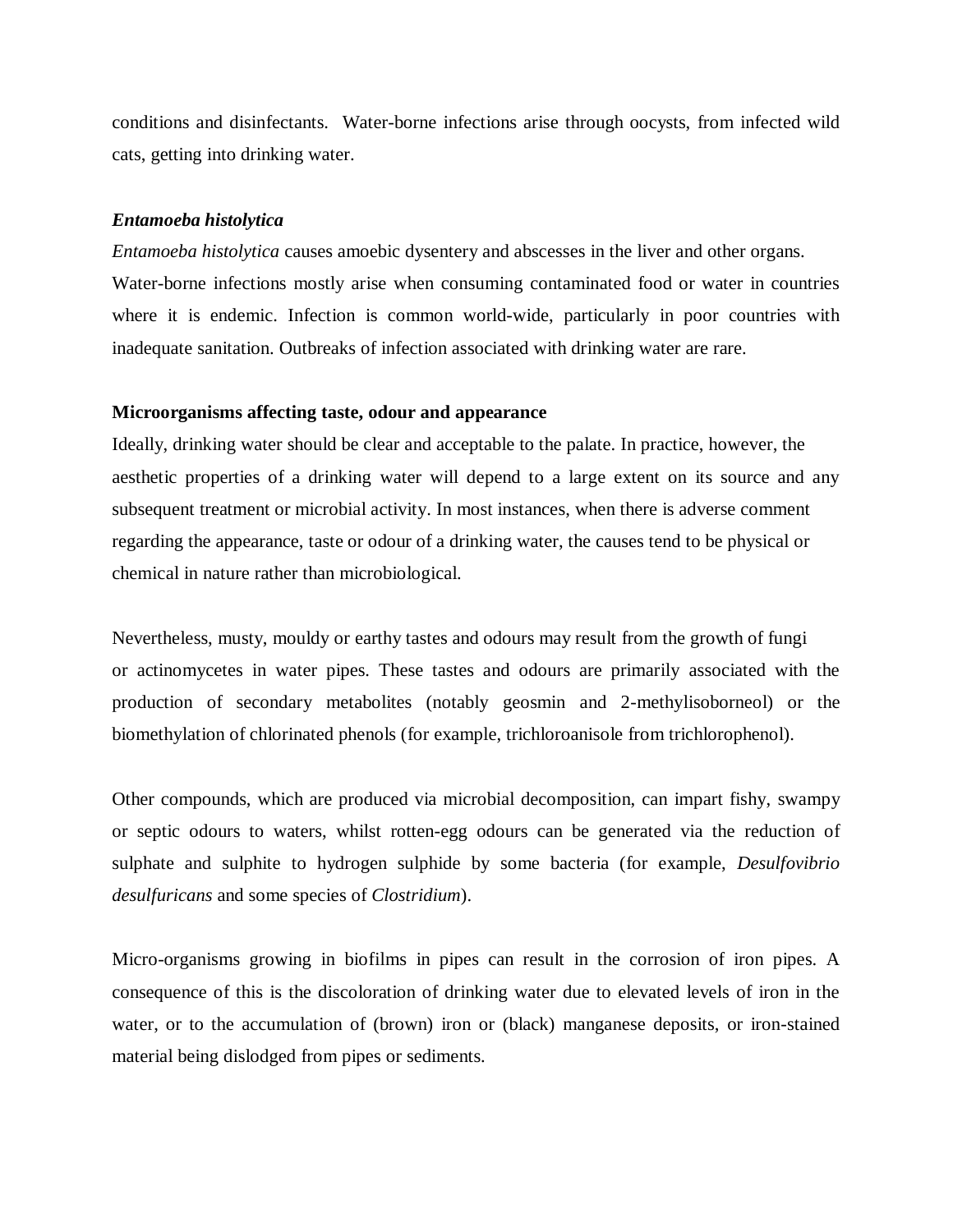Actinomycetes and certain algae can also cause taste problems by growth in the raw water, particularly storage reservoirs. This situation can often be controlled by the inclusion of appropriate use of granular or powdered activated carbon in treatment processes.

#### **Cyanobacteria and animalcules**

### **Cyanobacteria (blue-green algae)**

Cyanobacteria occur naturally in many in-land, standing bodies of water and can often be seen forming a surface scum or bloom. These bacteria thrive in warm, shallow and nutrient rich lowland waters and examples include *Anabaena, Aphanizomenon, Microcystis* and *Oscillatoria*. Some species produce toxins that can be found in mucus material which is secreted by cells. There is no evidence, however, that these toxins pose a risk to public health via treated water supplies as they are destroyed by treatment. One of the main problem with Cyanobacteria is that raw water blooms can affect treatment efficiency by blocking filtration systems, and can cause adverse tastes and odours in the treated water, although these may be removed with appropriate treatment.

#### **WATER TREATMENT**

The objective of water treatment is to produce wholesome water that meets the statutory requirements and is microbiologically and chemically safe for consumption, is not corrosive towards materials in contact with water and is aesthetically acceptable. The range of treatment processes includes clarification and sedimentation, filtration and disinfection. Depending on the source and nature of the water, one or more of these processes can be used. Whilst each of the treatment processes is able to reduce the numbers of particular micro-organisms, no process can ever ensure their complete removal. Disinfection (usually by chlorination) is the final safeguard against water-borne microbial contamination. When chlorine is used, the dose should be selected so that the chemical demand of the water is satisfied and that an adequate contact time is achieved before water is supplied to consumers.

Micro-organisms differ in their susceptibility to chlorine (in decreasing order of resistance: protozoan cysts, bacterial spores, enteric viruses and enteric bacteria). However, the combination of chlorine concentration and contact time necessary for inactivation of enteric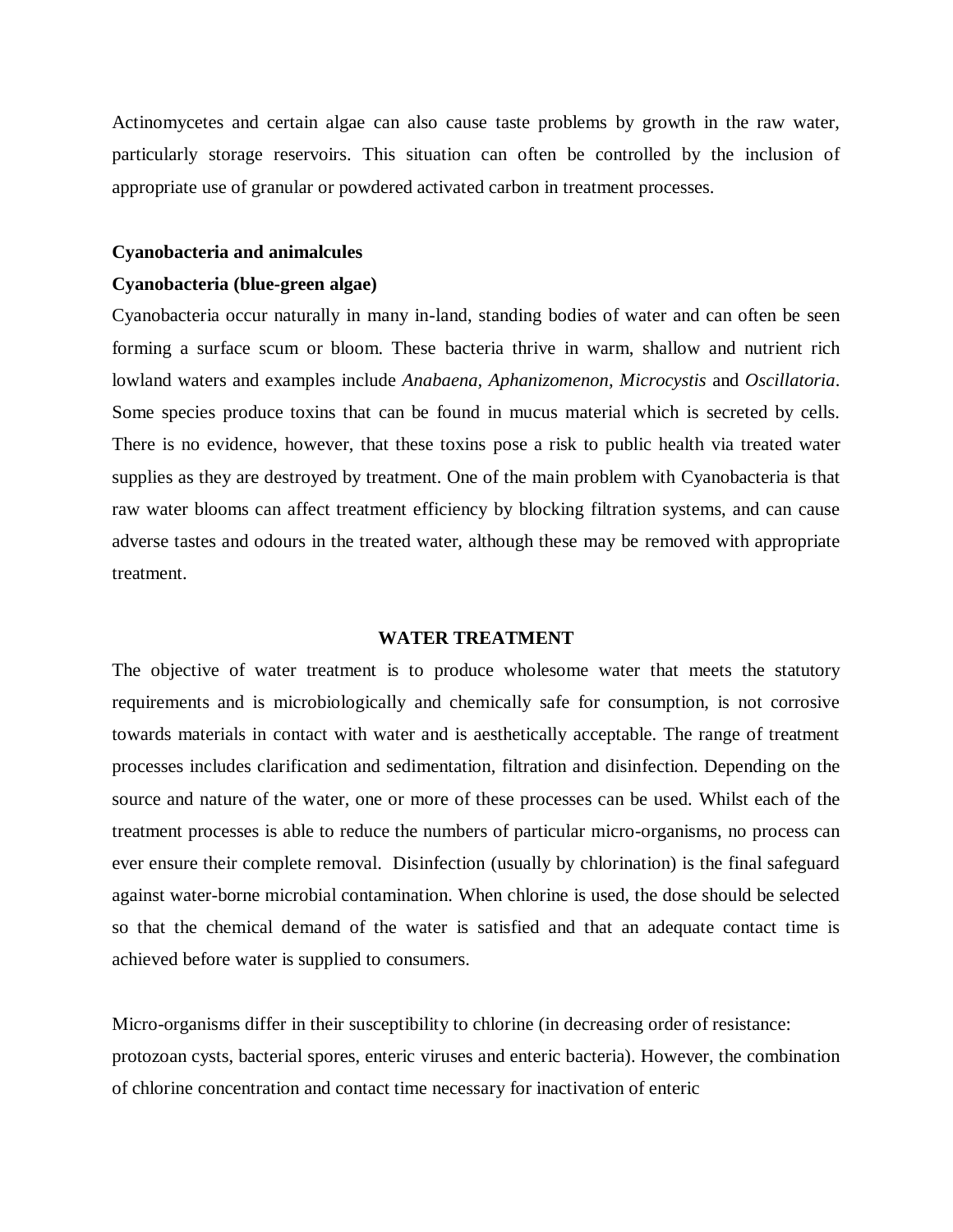viruses and pathogenic bacteria can be achieved by a well-managed water treatment works.

#### *Treatment processes*

#### Storage

The storage of water in reservoirs creates favourable conditions for the self-purification of the stored water, but may also cause undesirable changes in water quality. The benefits of storage include the provision of a continuous supply of water, reduction in turbidity, reduction in pathogens through the action of sunlight and sedimentation, dilution of undesirable substances that may accidentally enter the intake, and oxidation of impurities. It also provides a buffer should pollution occur in the river.

## Presedimentation

Highly turbid surface water may require presedimentation before further treatment. Presedimentation basins are constructed in excavated ground or of steel or concrete. Such basins may be preceded by equipment for the addition of chemicals to provide partial coagulation during periods when the water is too turbid to clarify by sedimentation alone.

### Prechlorination

Prechlorination to breakpoint has been widely used as an alternative to storage for water derived from lowland rivers and is also used when stored water contains much planktonic life. Its purpose is to reduce counts of faecal bacteria and pathogens, destroy animal life and algae, and oxidize ammoniacal nitrogen, iron, and manganese, thereby assisting in their removal. The combined and free chlorine which remains effectively discourages microbial activities, such as protozoal predation and nitrification, as well as microbial growth during subsequent filtration. When used to disinfect raw water, the oxidative effect of chlorine and even more of ozone will result in the partial conversion of total organic carbon into biodegradable organic carbon which, if not removed by biological activity during treatment (e.g. during slow sand or granular activated carbon filtration), can result in the growth of nuisance organisms during distribution. It is important to balance the maintenance of the microbiological safety of drinking-water against possible hazards associated with the formation of such disinfection by-products.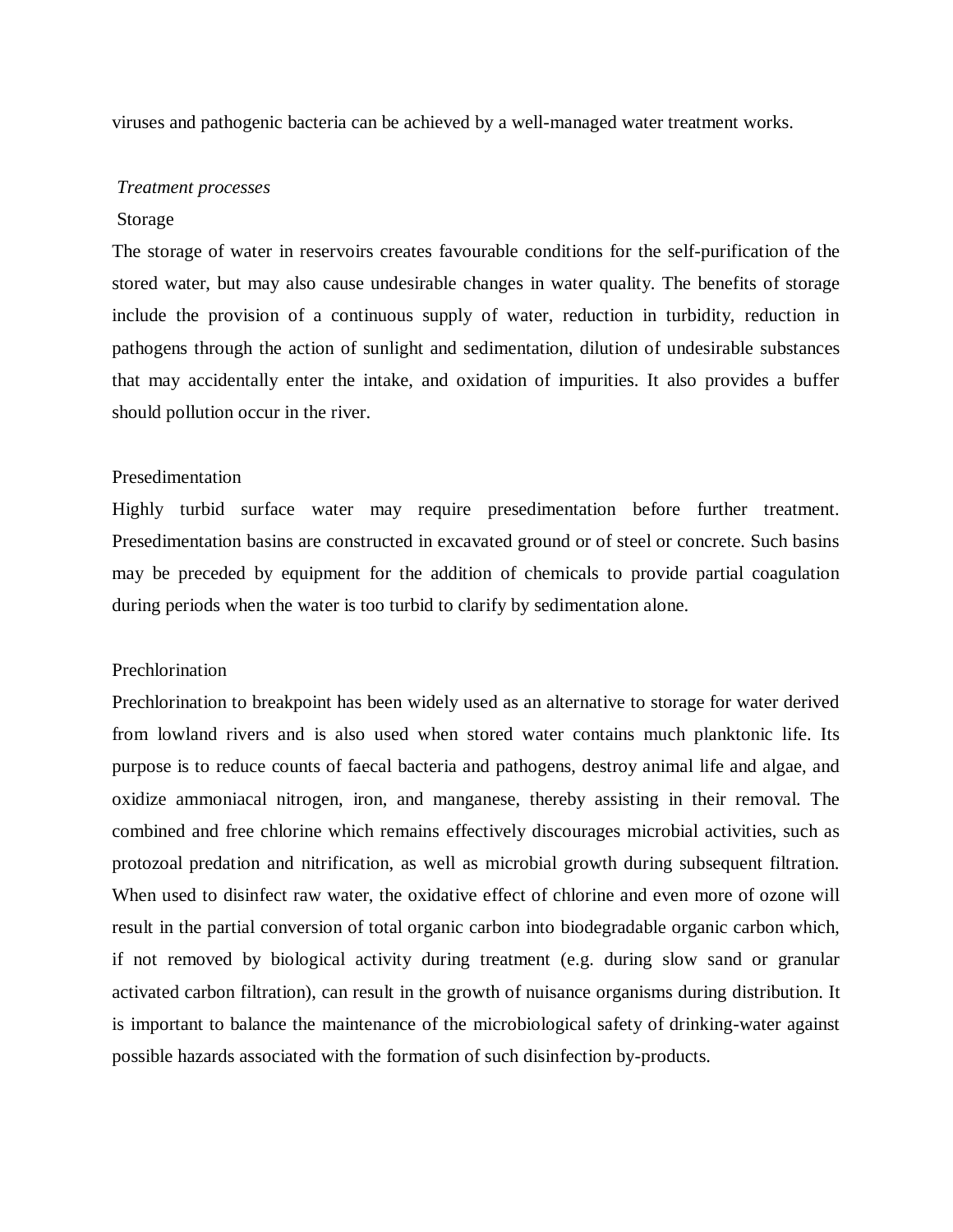#### Coagulation and flocculation

To remove particulate matter, a water-treatment plant will generally include equipment for coagulation and flocculation, followed by sedimentation and filtration. Coagulation involves the addition of chemicals (e.g. aluminium sulfate, ferric sulfate) to neutralize the charges on particles and facilitate their agglomeration during the slow mixing provided in the flocculation step. Floes thus formed co-precipitate, adsorb and entrap natural colour and mineral particles, and can bring about major reductions in counts of protozoa, faecal bacteria, pathogens, and viruses.

## Sedimentation or flotation

The purpose of sedimentation is to permit settleable floe to be deposited and thus reduce the concentration of suspended solids that must be removed by filters*.* Flotation is an alternative to sedimentation, and has advantages when the amount of floe is small. The factors that influence sedimentation include the size, shape, and weight of the floe, viscosity and hence the temperature of the water, the detention time, the number, depth, and areas of the basins, the surface overflow rate, the velocity of flow, and the inlet and outlet design*.*

#### Rapid filtration

Typically, rapid sand filters consist of 0.4-1.2 m of sand, usually of an effective size of 0.5-1.0 mm, supported by gravel and underdrains. In recent years, single-medium filters have often been replaced by dual-medium or multimedia ones. During filtration, residual particles of floe not removed by sedimentation are trapped in the interstices of the bed, and may induce further flocculation of particles. A limited amount of biological activity may also occur, if it is not suppressed by prechlorination or by high flow rates. Both sand and mixed-media filters are normally cleaned by reversal of the flow though the bed (backwashing).

### Slow sand filtration

Typically, slow sand filters consist of 0.5-1.5 m of silica sand with an effective size of 0.3-0.6 mm. The upper layer of fine sand is supported on gravel and a system of underdrains. Slow sand filtration is simpler to operate than rapid filtration, as frequent backwashing is not required*.* It is therefore particularly suitable for developing countries and small rural systems, but is applicable only if sufficient land is available. On the other hand, the filters are readily clogged by algal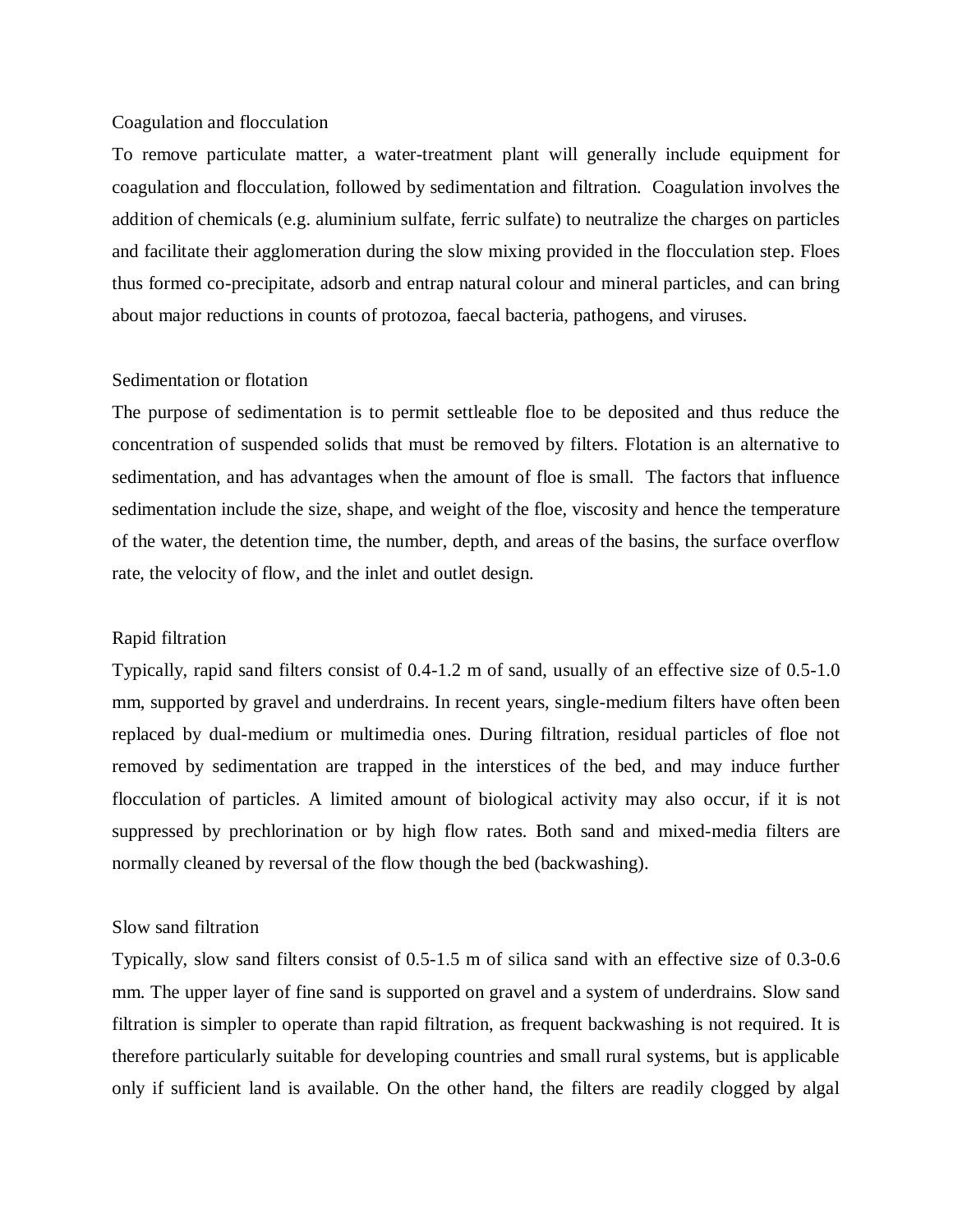blooms and do not remove heavy metals and many micropollutants efficiently. They effectively remove biodegradable organic carbon and oxidize ammonia.

#### Infiltration

Surface water can also be treated by infiltration of the raw or partly treated water into river banks or sand dunes, followed by underground passage; this is an effective means of removing undesirable microorganisms and viruses. Infiltration is applicable only in areas where suitable geological conditions exist. Pretreatment is required to prevent clogging of the infiltration area. In addition, water abstracted from the aquifer usually needs some additional treatment, such as aeration and filtration, to remove, e.g. iron and manganese present in anaerobic groundwater. The residence time underground should be as long as possible to obtain a water comparable in quality to groundwater.

### Disinfection

The overall objective of disinfection is to ensure that the quality criteria are always met.

Terminal disinfection of piped drinking-water supplies is of paramount importance and is almost universal, since it is the final barrier to the transmission of waterborne bacterial and viral diseases. Although chlorine and hypochlorite are most often used, water may also be disinfected with chloramines, chlorine dioxide, ozone, and ultraviolet irradiation*.*

The efficacy of any disinfection process will depend on the degree of purity achieved by prior treatment, as disinfectants are highly active and will be neutralized to a greater or lesser extent by organic matter and readily oxidizable compounds in water. Microorganisms that are aggregated or adsorbed on to particulate matter will also be partly protected from disinfection. It is therefore recommended that the median turbidity of water before disinfection should not exceed 1 NTU; it should not exceed 5 NTU in any individual sample.

#### Treatment of groundwater

Groundwater extracted from well protected aquifers is usually free from pathogenic microorganisms, and the distribution of such groundwater without treatment is common practice in many countries. However, the catchment area must be protected by effective regulatory measures and the distribution system adequately protected against secondary contamination of